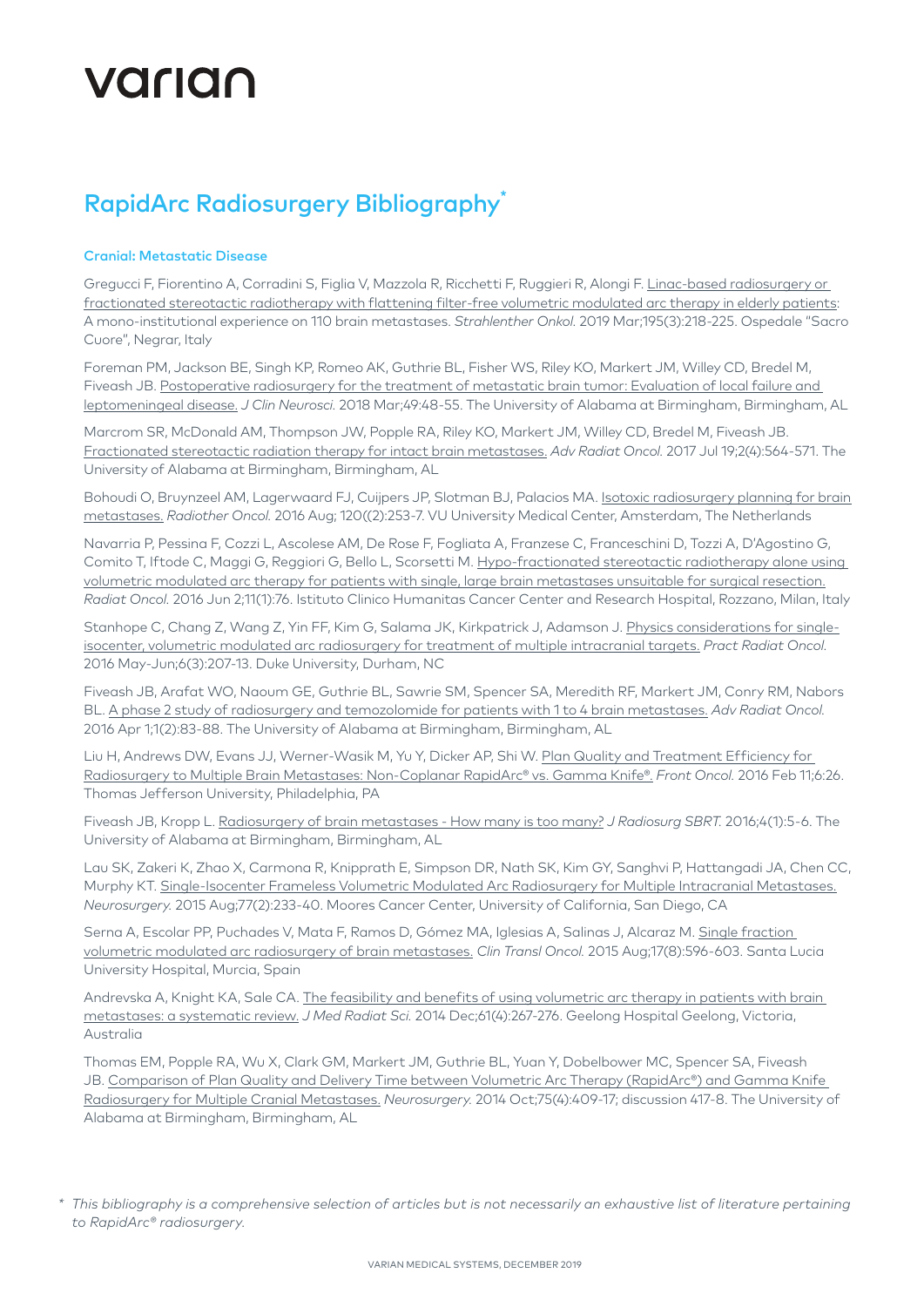Lau SK, Zhao X, Carmona R, Knipprath E, Simpson DR, Nath SK, Kim GY, Hattangadi JA, Chen CC, Murphy KT. [Frameless single-isocenter intensity modulated stereotactic radiosurgery for simultaneous treatment of multiple](http://www.ncbi.nlm.nih.gov/pubmed/25821723)  [intracranial metastases.](http://www.ncbi.nlm.nih.gov/pubmed/25821723) *Transl Cancer Res.* 2014 Aug 1;3(4):383-390. Moores University of California San Diego Cancer Center, La Jolla, CA

Huang Y, Chin K, Robbins JR, Kim J, Li H, Amro H, Chetty IJ, Gordon J, Ryu S. Radiosurgery of multiple brain [metastases with single-isocenter dynamic conformal arcs \(SIDCA\).](http://www.ncbi.nlm.nih.gov/pubmed/25821723) *Radiother Oncol.* 2014 Jul;112(1):128-32. Henry Ford Health System, Detroit, MI

Clark GM, Popple RA, Prendergast BM, Spencer SA, Thomas EM, Stewart JG, Guthrie BL, Markert JM, Fiveash JB. [Plan quality and treatment planning technique for single isocenter cranial radiosurgery with volumetric modulated arc](http://www.ncbi.nlm.nih.gov/pubmed/24674169)  [therapy.](http://www.ncbi.nlm.nih.gov/pubmed/24674169) *Pract Radiat Oncol.* 2012 Oct; 2(4):306-313. The University of Alabama at Birmingham, Birmingham, AL

Wang JZ, Rice R, Mundt AJ, Sandhu A, Murphy KT. Feasibility and advantages of using flattening filter-free mode [for radiosurgery of multiple brain lesions.](http://www.ncbi.nlm.nih.gov/pubmed/24674180) *Pract Radiat Oncol.* 2012 Oct-Dec;2(4):e165-e171. University of California at San Diego, San Diego, CA

Liepa Z, Auslands K, Apskalne D, Ozols R. Initial experience with using frameless image-guided radiosurgery for the [treatment of brain metastases.](http://www.ncbi.nlm.nih.gov/pubmed/23013766) *Exp Oncol.* 2012 Jul;34(2):125-8. Riga East Clinical University Hospital, Riga, Latvia

Wang JZ, Pawlicki T, Rice R, Mundt AJ, Sandhu A, Lawson J, Murphy KT. Intensity-modulated radiosurgery with [RapidArc® for multiple brain metastases and comparison with static approach.](http://www.ncbi.nlm.nih.gov/pubmed/21705211) *Med Dosim.* 2012 Spring;37(1):31-6. University of California, San Diego, La Jolla, CA

Clark GM, Popple RA, Young PE, Fiveash JB. [Feasibility of single-isocenter volumetric modulated arc radiosurgery](http://www.ncbi.nlm.nih.gov/pubmed/19836151)  [for treatment of multiple brain metastases.](http://www.ncbi.nlm.nih.gov/pubmed/19836151) *Int J Radiat Oncol Biol Phys.* 2010 Jan 1;76(1):296-302. The University of Alabama at Birmingham, Birmingham, AL

Lagerwaard FJ, van der Hoorn EA, Verbakel WF, Haasbeek CJ, Slotman BJ, Senan S. [Whole-brain radiotherapy](http://www.ncbi.nlm.nih.gov/pubmed/19577856)  [with simultaneous integrated boost to multiple brain metastases using volumetric modulated arc therapy.](http://www.ncbi.nlm.nih.gov/pubmed/19577856) *Int J Radiat Oncol Biol Phys.* 2009 Sep 1;75(1):253-9. VU University Medical Center, Amsterdam, The Netherlands

### Cranial: Malignant Disease

Clark GM, McDonald AM, Nabors LB, Fathalla-Shaykh H, Han X, Willey CD, Markert JM, Guthrie BL, Bredel M, Fiveash JB. Hypofractionated stereotactic radiosurgery with concurrent bevacizumab for recurrent malignant [gliomas: the University of Alabama at Birmingham experience.](https://www.ncbi.nlm.nih.gov/pubmed/26034629) *Neurooncol Pract.* 2014 Dec;1(4):172-177. The University of Alabama at Birmingham, Birmingham, AL

Anand AK, Kumar P, Patir R, Vaishya S, Bansal AK, Chaudhoory AR, Punnakal AU, Malhotra H, Munjal RK. [Fractionated stereotactic radiosurgery with volumetric modulated arc therapy \(RapidArc®\) for reradiation in](http://www.ncbi.nlm.nih.gov/pubmed/24762494)  [recurrent high grade gliomas.](http://www.ncbi.nlm.nih.gov/pubmed/24762494) *J Cancer Res Ther.* 2014 Jan-Mar;10(1):97-102. Max Cancer Centre, Saket, India

#### Cranial: Benign Disease

Lau SK, Patel K, Kim T, Knipprath E, Kim GY, Cerviño LI, Lawson JD, Murphy KT, Sanghvi P, Carter BS, Chen CC. [Clinical](https://www.ncbi.nlm.nih.gov/pubmed/28120301)  [efficacy and safety of surface imaging guided radiosurgery \(SIG-RS\) in the treatment of benign skull base tumors.](https://www.ncbi.nlm.nih.gov/pubmed/28120301) J *Neurooncol.* 2017 Apr;132(2):307-312. University of California, San Diego, CA

Navarria P, Pessina F, Cozzi L, Clerici E, Villa E, Ascolese AM, De Rose F, Comito T, Franzese C, D'Agostino G, Lobefalo F, Fogliata A, Reggiori G, Fornari M, Tomatis S, Bello L, Scorsetti M. Hypofractionated stereotactic radiation therapy [in skull base meningiomas.](http://www.ncbi.nlm.nih.gov/pubmed/26040487) *J Neurooncol.* 2015 Sep;124(2):283-9. Istituto Clinico Humanitas Cancer Center Rozzano, Milano, Italy

Kim H, Potrebko P, Rivera A, Liu H, Eldredge-Hindy HB, Gunn V, Werner-Wasik M, Andrews DW, Evans JJ, Farrell CJ, Judy K, Shi W. [Tumor volume threshold for achieving improved conformity in VMAT and Gamma Knife® stereotactic](http://www.ncbi.nlm.nih.gov/pubmed/25998805)  [radiosurgery for vestibular schwannoma.](http://www.ncbi.nlm.nih.gov/pubmed/25998805) *Radiother Oncol.* 2015 May; 115(2):229-34. Thomas Jefferson University, Philadelphia, PA

Swamy ST, Radha CA, Arun G, Kathirvel M, Subramanian S. Planning and Dosimetric Study of Volumetric Modulated [Arc Based Hypofractionated Stereotactic Radiotherapy for Acoustic Schwannoma - 6MV Flattening Filter Free](http://www.ncbi.nlm.nih.gov/pubmed/26163634)  [Photon Beam.](http://www.ncbi.nlm.nih.gov/pubmed/26163634) *Asian Pac J Cancer Prev*. 2015;16(12):5019-24. Yashoda Hospital, Hyderabad, India

Abacioglu U, Ozen Z, Yilmaz M, Arifoglu A, Gunhan B, Kayalilar N, Peker S, Sengoz M, Gurdalli S, Cozzi L. Critical [appraisal of RapidArc® radiosurgery with flattening filter free photon beams for benign brain lesions in comparison](http://www.ncbi.nlm.nih.gov/pubmed/24884967)  [to GammaKnife®: a treatment planning study.](http://www.ncbi.nlm.nih.gov/pubmed/24884967) *Radiat Oncol*. 2014 May 21;9:119. Oncology Institute of Southern Switzerland, Bellinzona, Switzerland

Lagerwaard FJ, Meijer OW, van der Hoorn EA, Verbakel WF, Slotman BJ, Senan S. Volumetric modulated arc [radiotherapy for vestibular schwannomas.](http://www.ncbi.nlm.nih.gov/pubmed/19427560) *Int J Radiat Oncol Biol Phys.* 2009 Jun 1;74(2):610-5. VU University Medical Center, Amsterdam, The Netherlands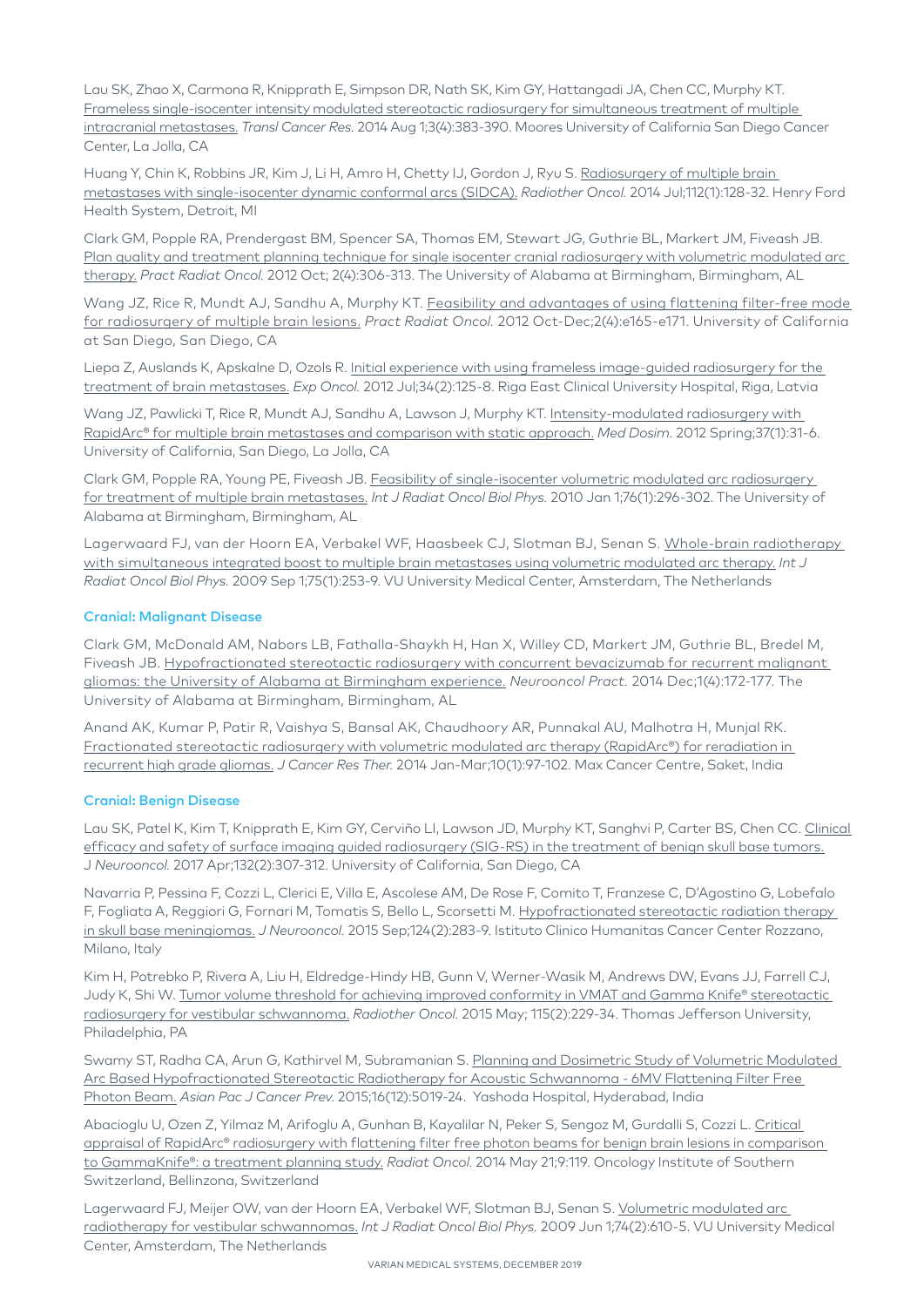#### Cranial: Neurovascular Disease

Subramanian S, Srinivas C, Ramalingam K, Babaiah M, Swamy ST, Arun G, Kathirvel M, Ashok S, Clivio A, Fogliata A, Nicolini G, Rao KS, Reddy TP, Amit J, Vanetti E, Cozzi L. [Volumetric modulated arc-based hypofractionated](http://www.ncbi.nlm.nih.gov/pubmed/21489706)  [stereotactic radiotherapy for the treatment of selected intracranial arteriovenous malformations: dosimetric report](http://www.ncbi.nlm.nih.gov/pubmed/21489706)  [and early clinical experience.](http://www.ncbi.nlm.nih.gov/pubmed/21489706) *Int J Radiat Oncol Biol Phys.* 2012 Mar 1;82(3):1278-84. Yashoda Super Specialty Hospital, Hyderabad, India

#### Cranial: General Radiosurgery

Vergalasova I, Liu H, Alonso-Basanta M, Dong L, Li J, Nie K, Shi W, Teo BK, Yu Y, Yue NJ, Zou W, Li T. [Multi-](https://www.ncbi.nlm.nih.gov/pubmed/31231614)[Institutional Dosimetric Evaluation of Modern Day Stereotactic Radiosurgery \(SRS\) Treatment Options for](https://www.ncbi.nlm.nih.gov/pubmed/31231614)  [Multiple Brain Metastases.](https://www.ncbi.nlm.nih.gov/pubmed/31231614) Front Oncol. 2019 Jun 7;9:483. Rutgers Cancer Institute of New Jersey, Rutgers University, New Brunswick, NJ

Huang Y, Zhao B, Chetty IJ, Brown S, Gordon J, Wen N. [Targeting Accuracy of Image-Guided Radiosurgery for](http://www.ncbi.nlm.nih.gov/pubmed/25759427)  [Intracranial Lesions: A Comparison Across Multiple Linear Accelerator Platforms.](http://www.ncbi.nlm.nih.gov/pubmed/25759427) *Technol Cancer Res Treat.* 2016 Apr;15(2):243-8. Henry Ford Health System, Detroit, MI

Zhao B, Yang Y, Li X, Li T, Heron DE, Saiful Huq M. [Is high-dose rate RapidArc®-based radiosurgery dosimetrically](http://www.ncbi.nlm.nih.gov/pubmed/25645205)  [advantageous for the treatment of intracranial tumors?](http://www.ncbi.nlm.nih.gov/pubmed/25645205) *Med Dosim.* 2015 Spring;40(1):3-8. University of Pittsburgh Cancer Institute, Pittsburgh, PA

Amendola BE, Amendola M, Perez N, Iglesias A, Wu X. [Volumetric-modulated arc therapy with RapidArc®: An](http://http://www.ncbi.nlm.nih.gov/pubmed/24416583)  [evaluation of treatment delivery efficiency.](http://http://www.ncbi.nlm.nih.gov/pubmed/24416583) *Rep Pract Oncol Radiother.* 2013 Aug 17;18(6):383-6. Innovative Cancer Institute, South Miami, FL

Prendergast B, Popple R, Clark G, Spencer S, Guthrie B, Markert J, Fiveash J. Improved clinical efficiency in CNS [stereotactic radiosurgery using a flattening filter free linear accelerator.](http://www.oldcitypublishing.com/journals/jrsbrt-home/jrsbrt-issue-contents/jrsbrt-volume-1-number-2/jrsbrt-1-2-p-117-122/) *Jour. of Radiosurgery and SBRT.* 2011 Nov-Dec; 1(2): 117–122. The University of Alabama at Birmingham, Birmingham, AL

Audet C, Poffenbarger BA, Chang P, Jackson PS, Lundahl RE, Ryu SI, Ray GR. [Evaluation of volumetric modulated arc](http://www.ncbi.nlm.nih.gov/pubmed/22047350)  [therapy for cranial radiosurgery using multiple noncoplanar arcs.](http://www.ncbi.nlm.nih.gov/pubmed/22047350) *Med Phys.* 2011 Nov;38(11):5863-72. Palo Alto Medical Foundation, Palo Alto, CA

Mayo CS, Ding L, Addesa A, Kadish S, Fitzgerald TJ, Moser R. Initial experience with volumetric IMRT (RapidArc®) [for intracranial stereotactic radiosurgery.](http://www.ncbi.nlm.nih.gov/pubmed/20207494) *Int J Radiat Oncol Biol Phys.* 2010 Dec 1;78(5):1457-66. University of Massachusetts Medical School, Worcester, MA

Wolff HA, Wagner DM, Christiansen H, Hess CF, Vorwerk H. Single fraction radiosurgery using RapidArc® for [treatment of intracranial targets.](http://www.ncbi.nlm.nih.gov/pubmed/20836871) *Radiat Oncol.* 2010 Sep 13;5:77. Universitätsmedizin Göttingen, Germany

#### Head & Neck

Alongi F, Clerici E, Pentimalli S, Mancosu P, Scorsetti M. [Initial experience of hypofractionated radiation](http://www.ncbi.nlm.nih.gov/pubmed/24669306)  [retreatment with TrueBeam® and flattening filter free beam in selected case reports of recurrent nasopharyngeal](http://www.ncbi.nlm.nih.gov/pubmed/24669306)  [carcinoma.](http://www.ncbi.nlm.nih.gov/pubmed/24669306) *Rep Pract Onc and Radiother.* 2012;17:262-268, Istituto Clinico Humanitas, Rozzano, Milan, Italy

#### Spine

Jin CJ, Berry-Candelario J, Reiner AS, Laufer I, Higginson DS, Schmitt AM, Lis E, Barzilai O, Boland P, Yamada Y, Bilsky MH. Long-term outcomes of high-dose single-fraction radiosurgery for chordomas of the spine and sacrum. *J Neurosurg Spine*. 2019 Oct 18:1-10. Memorial Sloan Kettering Cancer Center, New York, NY

Lockney DT, Hopkins B, Lockney NA, Coleman CZ, Rubin E, Lis E, Yamada Y, Schmitt A, Higginson D, Bilsky MH, Laufer I. [Adjacent level fracture incidence in single fraction high dose spinal radiosurgery.](https://www.ncbi.nlm.nih.gov/pubmed/31297376) *Ann Transl Med.* 2019 May;7(10):211. Memorial Sloan Kettering Cancer Center, New York, NY

Barzilai O, Laufer I, Robin A, Xu R, Yamada Y, Bilsky MH. [Hybrid Therapy for Metastatic Epidural Spinal Cord](https://www.ncbi.nlm.nih.gov/pubmed/29889256)  [Compression: Technique for Separation Surgery and Spine Radiosurgery.](https://www.ncbi.nlm.nih.gov/pubmed/29889256) *Oper Neurosurg.* 2019 Mar 1;16(3):310- 318. Memorial Sloan-Kettering Cancer Center, New York, NY

Lis E, Laufer I, Barzilai O, Yamada Y, Karimi S, McLaughlin L, Krol G, Bilsky MH. Change in the cross-sectional area [of the thecal sac following balloon kyphoplasty for pathological vertebral compression fractures prior to spine](https://www.ncbi.nlm.nih.gov/pubmed/30497230)  [stereotactic radiosurgery.](https://www.ncbi.nlm.nih.gov/pubmed/30497230) *J Neurosurg Spine.* 2018 Oct 19;30(1):111-118. Memorial Sloan Kettering Cancer Center, New York, NY

Barzilai O, Amato MK, McLaughlin L, Reiner AS, Ogilvie SQ, Lis E, Yamada Y, Bilsky MH, Laufer I. [Hybrid surgery](https://www.ncbi.nlm.nih.gov/pubmed/29770224)[radiosurgery therapy for metastatic epidural spinal cord compression: A prospective evaluation using patient-reported](https://www.ncbi.nlm.nih.gov/pubmed/29770224)  [outcomes.](https://www.ncbi.nlm.nih.gov/pubmed/29770224) *Neurooncol Pract.* 2018 May;5(2):104-113. Memorial Sloan Kettering Cancer Center, New York, NY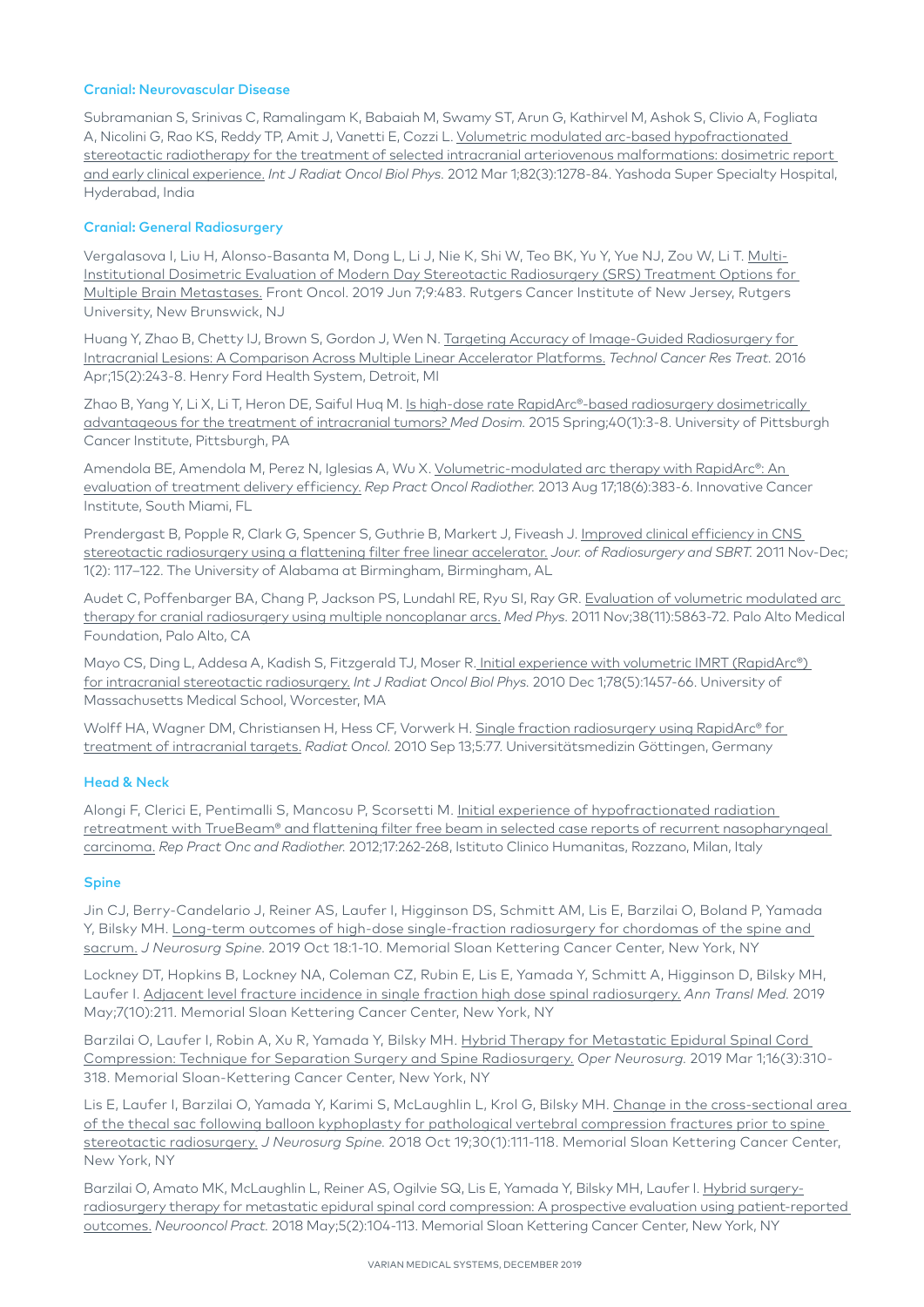Elibe E, Boyce-Fappiano D, Ryu S, Siddiqui MS, Lee I, Rock J, Siddiqui F. Stereotactic radiosurgery for primary [tumors of the spine and spinal cord.](https://www.ncbi.nlm.nih.gov/pmc/articles/PMC5893451/) *J Radiosurg SBRT.* 2018;5(2):107-113. Henry Ford Hospital, Detroit, MI

Robin AM, Yamada Y, McLaughlin LA, Schmitt A, Higginson D, Lis E, Bilsky MH. Stereotactic Radiosurgery: The [Revolutionary Advance in the Treatment of Spine Metastases.](https://www.ncbi.nlm.nih.gov/pubmed/28899042) *Neurosurgery.* 2017 Sep 1;64(CN\_suppl\_1):59-65. Memorial Sloan Kettering Cancer Center, New York, NY

Barzilai O, Laufer I, Yamada Y, Higginson DS, Schmitt AM, Lis E, Bilsky MH. Integrating Evidence-Based Medicine [for Treatment of Spinal Metastases Into a Decision Framework: Neurologic, Oncologic, Mechanicals Stability, and](https://www.ncbi.nlm.nih.gov/pubmed/28640703)  [Systemic Disease.](https://www.ncbi.nlm.nih.gov/pubmed/28640703) *J Clin Oncol.* 2017 Jul 20;35(21):2419-2427. Memorial Sloan Kettering Cancer Center, New York, NY

Middlebrook ND, Sutherland B, Kairn T. [Optimization of the dosimetric leaf gap for use in planning VMAT](https://www.ncbi.nlm.nih.gov/pubmed/28574219)  [treatments of spine SABR cases.](https://www.ncbi.nlm.nih.gov/pubmed/28574219) *J Appl Clin Med Phys.* 2017 Jul;18(4):133-139. Genesis Cancer Care Queensland, Tugun, Australia

Lockney DT, Shub T, Hopkins B, Lockney NA, Moussazadeh N, Lis E, Yamada Y, Schmitt AM, Higginson DS, Laufer I, Bilsky M. [Spinal stereotactic body radiotherapy following intralesional curettage with separation surgery for](https://www.ncbi.nlm.nih.gov/pubmed/28041314)  [initial or salvage chordoma treatment.](https://www.ncbi.nlm.nih.gov/pubmed/28041314) *Neurosurg Focus.* 2017 Jan;42(1):E4. Memorial Sloan Kettering Cancer Center, New York, NY

Nalichowski A, Kaufman I, Gallo J, Bossenberger T, Solberg T, Ramirez E, Yan Y, Fredrick J, Bichay T, Mayville A, Burmeister J. Single fraction radiosurgery/stereotactic body radiation therapy (SBRT) for spine metastasis: A [dosimetric comparison of multiple delivery platforms.](https://www.ncbi.nlm.nih.gov/pubmed/28291927) *J Appl Clin Med Phys.* 2017 Jan;18(1):164-169. Karmanos Cancer Institute, Detroit, MI

Yang J, Ma L, Wang XS, Xu WX, Cong XH, Xu SP, Ju ZJ, Du L, Cai BN, Yang J. Dosimetric evaluation of 4 different [treatment modalities for curative-intent stereotactic body radiation therapy for isolated thoracic spinal](https://www.ncbi.nlm.nih.gov/pubmed/26831753)  [metastases.](https://www.ncbi.nlm.nih.gov/pubmed/26831753) *Med Dosim.* 2016 Summer;41(2):105-12. First Affiliated Hospital of Xinxiang Medical University, Weihui, Henan, China

Amoush A, Long H, Subedi L, Qi P, Djemil T, Xia P. Dosimetric effect of multileaf collimator leaf width on [volumetric modulated arc stereotactic radiotherapy for spine tumors.](https://www.ncbi.nlm.nih.gov/pubmed/28457723) *Med Dosim.* 2017 Summer;42(2):111-115. Augusta University, Augusta, GA

Gestaut MM, Thawani N, Kim S, Gutti VR, Jhavar S, Deb N, Morrow A, Ward RA, Huang JH, Patel M. [Single](https://www.ncbi.nlm.nih.gov/pubmed/28409420)  [fraction spine stereotactic ablative body radiotherapy with volumetric modulated arc therapy](https://www.ncbi.nlm.nih.gov/pubmed/28409420). *J Neurooncol.* 2017 May;133(1):165-172.Texas A&M University, Temple, TX

Pokhrel D, Sood S, McClinton C, Shen X, Badkul R, Jiang H, Mallory M, Mitchell M, Wang F, Lominska C. On the [use of volumetric-modulated arc therapy for single-fraction thoracic vertebral metastases stereotactic body](https://www.ncbi.nlm.nih.gov/pubmed/28129972)  [radiosurgery.](https://www.ncbi.nlm.nih.gov/pubmed/28129972) *Med Dosim.* 2017 Spring;42(1):69-75. The University of Kansas Cancer Center, Kansas City, MO

Harel R, Pfeffer R, Levin D, Shekel E, Epstein D, Tsvang L, Ben Ayun M, Alezra D, Zach L. Spine radiosurgery: [lessons learned from the first 100 treatment sessions.](https://www.ncbi.nlm.nih.gov/pubmed/28041321) *Neurosurg Focus.* 2017 Jan;42(1):E3, Sheba Medical Center, Ramat Gan, Israel

Nalichowski A, Kaufman I, Gallo J, Bossenberger T, Solberg T, Ramirez E, Yan Y, Fredrick J, Bichay T, Mayville A, Burmeister J. [Single fraction radiosurgery/stereotactic body radiation therapy \(SBRT\) for spine metastasis: A](https://www.ncbi.nlm.nih.gov/pubmed/28291927)  [dosimetric comparison of multiple delivery platforms.](https://www.ncbi.nlm.nih.gov/pubmed/28291927) *J Appl Clin Med Phys.* 2017 Jan;18(1):164-169. Karmanos Cancer Institute, Detroit, MI

Yang J, Ma L, Wang XS, Xu WX, Cong XH, Xu SP, Ju ZJ, Du L, Cai BN, Yang J [Dosimetric evaluation of 4 different](https://www.ncbi.nlm.nih.gov/pubmed/26831753)  [treatment modalities for curative-intent stereotactic body radiation therapy for isolated thoracic spinal](https://www.ncbi.nlm.nih.gov/pubmed/26831753)  [metastases.](https://www.ncbi.nlm.nih.gov/pubmed/26831753) *Med Dosim.* 2016 Summer;41(2):105-12. First Affiliated Hospital of Xinxiang Medical University, Henan, China

Mori Y, Kawamura T, Ohshima Y, Takeuchi A, Mori T, Ishiguchi T[. Stereotactic Radiotherapy for Cervical Spinal](https://www.ncbi.nlm.nih.gov/pubmed/27284497)  [Intramedullary Metastasis and Multiple Brain Metastases: A Case Report.](https://www.ncbi.nlm.nih.gov/pubmed/27284497) *Cureus.* 2016 Apr 27;8(4):e590. Aichi Medical University, Nagakute, Aichi, Japan

Zach L, Tsvang L, Alezra D, Ben Ayun M, Harel R. [Volumetric Modulated Arc Therapy for Spine Radiosurgery:](https://www.ncbi.nlm.nih.gov/pubmed/26885513)  [Superior Treatment Planning and Delivery Compared to Static Beam Intensity Modulated Radiotherapy.](https://www.ncbi.nlm.nih.gov/pubmed/26885513) *Biomed Res Int.* 2016 Sheba Medical Center, Ramat Gan, Israel

Zhen H, Hrycushko B, Lee H, Timmerman R, Pompoš A, Stojadinovic S, Foster R, Jiang SB, Solberg T, Gu X. [Dosimetric comparison of Acuros® XB with collapsed cone convolution/superposition and anisotropic analytic](https://www.ncbi.nlm.nih.gov/pubmed/26219014)  [algorithm for stereotactic ablative radiotherapy of thoracic spinal metastases.](https://www.ncbi.nlm.nih.gov/pubmed/26219014) *J Appl Clin Med Phys.* 2015 Jul;16(4):181-192. UT Southwestern Medical Center, Dallas, TX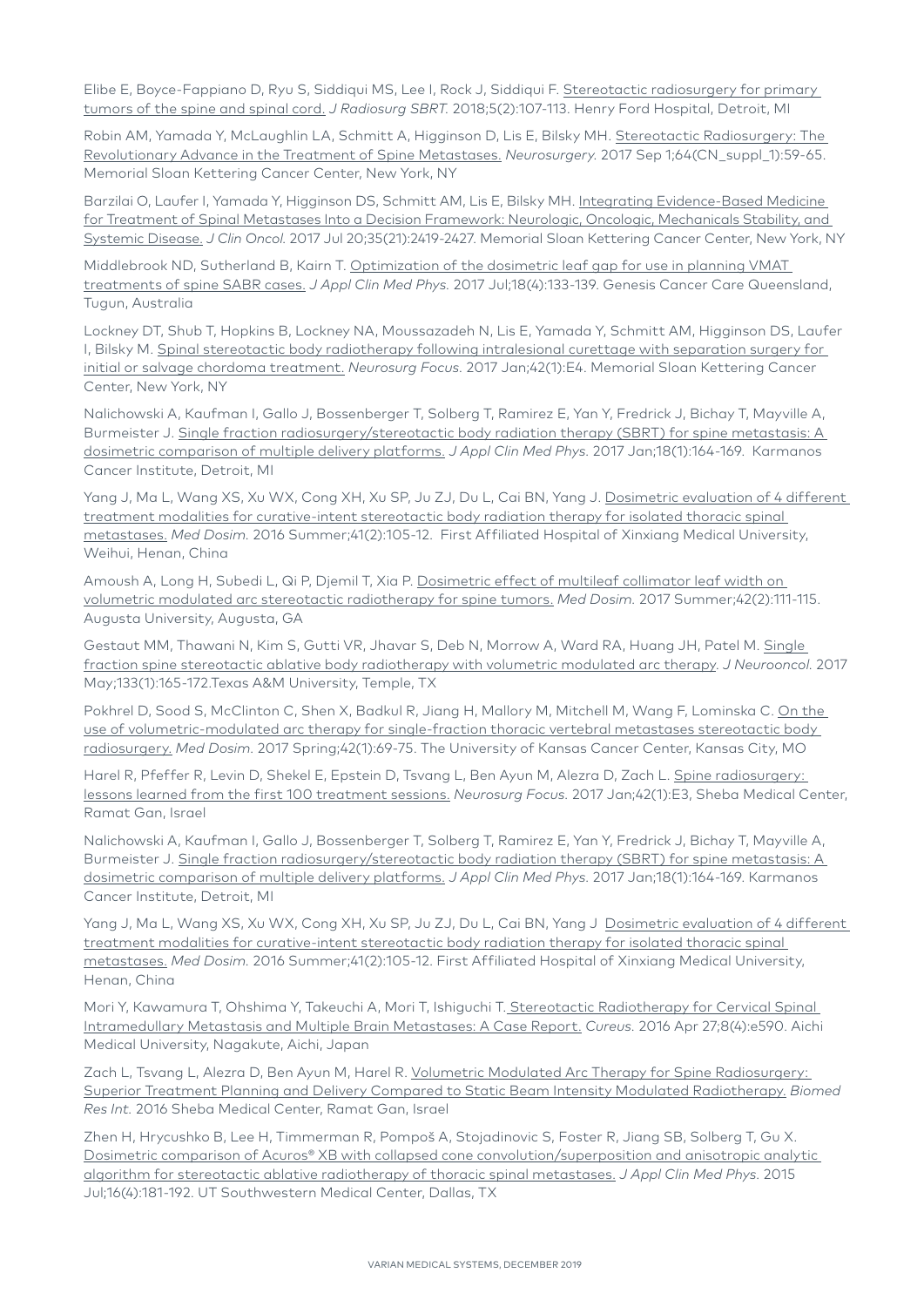Ryu S, Yoon H, Stessin A, Gutman F, Rosiello A, Davis R. Contemporary treatment with radiosurgery for spine [metastasis and spinal cord compression in 2015.](https://www.ncbi.nlm.nih.gov/pmc/articles/PMC4394063/) *Radiat Oncol J.* 2015 Mar; 33(1): 1–11 Henry Ford Health System, Detroit, MI

Snyder KC, Wen N, Huang Y, Kim J, Zhao B, Siddiqui S, Chetty IJ, Ryu S. [Use of jaw tracking in intensity](http://www.ncbi.nlm.nih.gov/pubmed/25413433)  [modulated and volumetric modulated arc radiation therapy for spine stereotactic radiosurgery.](http://www.ncbi.nlm.nih.gov/pubmed/25413433) *Pract Radiat Oncol.* 2015 May-Jun;5(3):e155-62. Henry Ford Health System, Detroit, MI

Lee I, Omodon M, Rock J, Shultz L, Ryu S. Stereotactic radiosurgery for high-grade metastatic epidural cord [compression.](https://www.ncbi.nlm.nih.gov/pubmed/29296385) *J Radiosurg SBRT.* 2014; 3(1): 51–58. Henry Ford Health System, Detroit, MI

Chae SM, Lee GW, Son SH. [The effect of multileaf collimator leaf width on the radiosurgery planning for spine lesion](http://www.ncbi.nlm.nih.gov/pubmed/24606890)  [treatment in terms of the modulated techniques and target complexity.](http://www.ncbi.nlm.nih.gov/pubmed/24606890) *Radiat Oncol.* 2014 Mar 8;9:72. Catholic University of Korea, Incheon, Korea

Ong CL, Dahele M, Cuijpers JP, Senan S, Slotman BJ, Verbakel WF. [Dosimetric impact of intrafraction motion during](http://www.ncbi.nlm.nih.gov/pubmed/23523183)  [RapidArc® stereotactic vertebral radiation therapy using flattened and flattening filter-free beams.](http://www.ncbi.nlm.nih.gov/pubmed/23523183) *Int J Radiat Oncol Biol Phys.* 2013 Jul 1;86(3):420-5. VU University Medical Center, Amsterdam, The Netherlands

Dahdal S, Andres RH, Hewer E, Reubi JC, Klaeser B, Raabe A, Cihoric N, Schmid R, Tänzler K, Krause T, Aebersold DM, Schmuecking M. [A rare case of a large spinal meningioma with mediastinal extension and malignant behavior](http://www.ncbi.nlm.nih.gov/pubmed/22918774)  [classified histologically as benign.](http://www.ncbi.nlm.nih.gov/pubmed/22918774) *Recent Results Cancer Res.* 2013;194:443-55. University of Bern, Bern, Switzerland

Ong CL, Verbakel WF, Dahele M, Cuijpers JP, Slotman BJ, Senan S [Fast arc delivery for stereotactic body radiotherapy](https://www.ncbi.nlm.nih.gov/pubmed/22365628) [of vertebral and lung tumors.](https://www.ncbi.nlm.nih.gov/pubmed/22365628) *Int J Radiat Oncol Biol Phys.* 2012 May 1;83(1):e137-43. VU University Medical Center, Amsterdam, The Netherlands

Kuijper IT, Dahele M, Senan S, Verbakel WF. [Volumetric modulated arc therapy versus conventional intensity](http://www.ncbi.nlm.nih.gov/pubmed/20122745)  [modulated radiation therapy for stereotactic spine radiotherapy: a planning study and early clinical data.](http://www.ncbi.nlm.nih.gov/pubmed/20122745) *Radiother Oncol.* 2010 Feb;94(2):224-8. VU University Medical Center, Amsterdam, The Netherlands

Mancosu P, Navarria P, Bignardi M, Cozzi L, Fogliata A, Lattuada P, Santoro A, Urso G, Vigorito S, Scorsetti M. [Re](http://www.ncbi.nlm.nih.gov/pubmed/20022395)[irradiation of metastatic spinal cord compression: a feasibility study by volumetric-modulated arc radiotherapy for in](http://www.ncbi.nlm.nih.gov/pubmed/20022395)[field recurrence creating a dosimetric hole on the central canal.](http://www.ncbi.nlm.nih.gov/pubmed/20022395) *Radiother Oncol.* 2010 Jan;94(1):67-70. IRCCS Istituto Clinico Humanitas, Rozzano, Italy

Wu QJ, Yoo S, Kirkpatrick JP, Thongphiew D, Yin FF. Volumetric arc intensity-modulated therapy for spine body [radiotherapy: comparison with static intensity-modulated treatment.](http://www.ncbi.nlm.nih.gov/pubmed/19733447) *Int J Radiat Oncol Biol Phys.* 2009 Dec 1;75(5):1596-604. Duke University, Durham, NC

#### **Thoracic**

Matsuoka T, Araki F, Ohno T, Sakata J, Tominaga H. [Dependence of volume dose indices on dose calculation algorithms](https://www.ncbi.nlm.nih.gov/pubmed/30455092)  [for VMAT-SBRT plans for peripheral lung tumor.](https://www.ncbi.nlm.nih.gov/pubmed/30455092) *Med Dosim.* 2019 Autumn;44(3):284-290. Kumamoto University, Kumamoto, Japan

Pan CH, Shiau AC, Li KC, Hsu SH, Liang JA. The irregular breathing effect on target volume and coverage for lung [stereotactic body radiotherapy.](https://www.ncbi.nlm.nih.gov/pubmed/31207034) *J Appl Clin Med Phys.* 2019 Jul;20(7):109-120 China Medical University Hospital, Taichung, Taiwan

Tsurugai Y, Takeda A, Sanuki N, Eriguchi T, Aoki Y, Oku Y, Akiba T, Sugawara A, Kunieda E. Stereotactic body [radiotherapy for patients with non-small-cell lung cancer using RapidArc delivery and a steep dose gradient:](https://www.ncbi.nlm.nih.gov/pubmed/30668868)  [prescription of 60% isodose line of maximum dose fitting to the planning target volume.](https://www.ncbi.nlm.nih.gov/pubmed/30668868) *J Radiat Res.* 2019 May 1;60(3):364-370. Ofuna Chuo Hospital, Kanagawa, Japan

Narayanasamy G, Desai D, Maraboyina S, Penagaricano J, Zwicker R, Johnson EL. [A Dose Falloff Gradient Study in](https://www.ncbi.nlm.nih.gov/pubmed/30305771)  [RapidArc Planning of Lung Stereotactic Body Radiation Therapy.](https://www.ncbi.nlm.nih.gov/pubmed/30305771) *J Med Phys.* 2018 Jul-Sep;43(3):147-154. University of Arkansas for Medical Sciences, Little Rock, AR

Chairmadurai A, Goel HC, Jain SK, Kumar P. [Radiobiological analysis of stereotactic body radiation therapy for an](https://www.ncbi.nlm.nih.gov/pubmed/29128934)  [evidence-based planning target volume of the lung using multiphase CT images obtained with a pneumatic abdominal](https://www.ncbi.nlm.nih.gov/pubmed/29128934)  [compression apparatus: a case study.](https://www.ncbi.nlm.nih.gov/pubmed/29128934) *Radiol Phys Technol.* 2017 Dec;10(4):525-534. Jaypee Hospital, Noida, UP, India

Xhaferllari I, El-Sherif O, Gaede S [Comprehensive dosimetric planning comparison for early-stage, non-small cell lung](https://www.ncbi.nlm.nih.gov/pubmed/27685129)  [cancer with SABR: fixed-beam IMRT versus VMAT versus TomoTherapy.](https://www.ncbi.nlm.nih.gov/pubmed/27685129) *J Appl Clin Med Phys.* 2016 Sep 8;17(5):6291 London Regional Cancer Program, London, ON, Canada

Zhang JY, Lu JY, Wu LL, Hong DL, Ma CC, Peng X, Lin ZX. A dosimetric and treatment efficiency evaluation of [stereotactic body radiation therapy for peripheral lung cancer using flattening filter free beams.](https://www.ncbi.nlm.nih.gov/pmc/articles/PMC5342014/) *Oncotarget.* 2016 Nov 8;7(45):73792-73799 Cancer Hospital of Shantou University Medical College, Shantou, China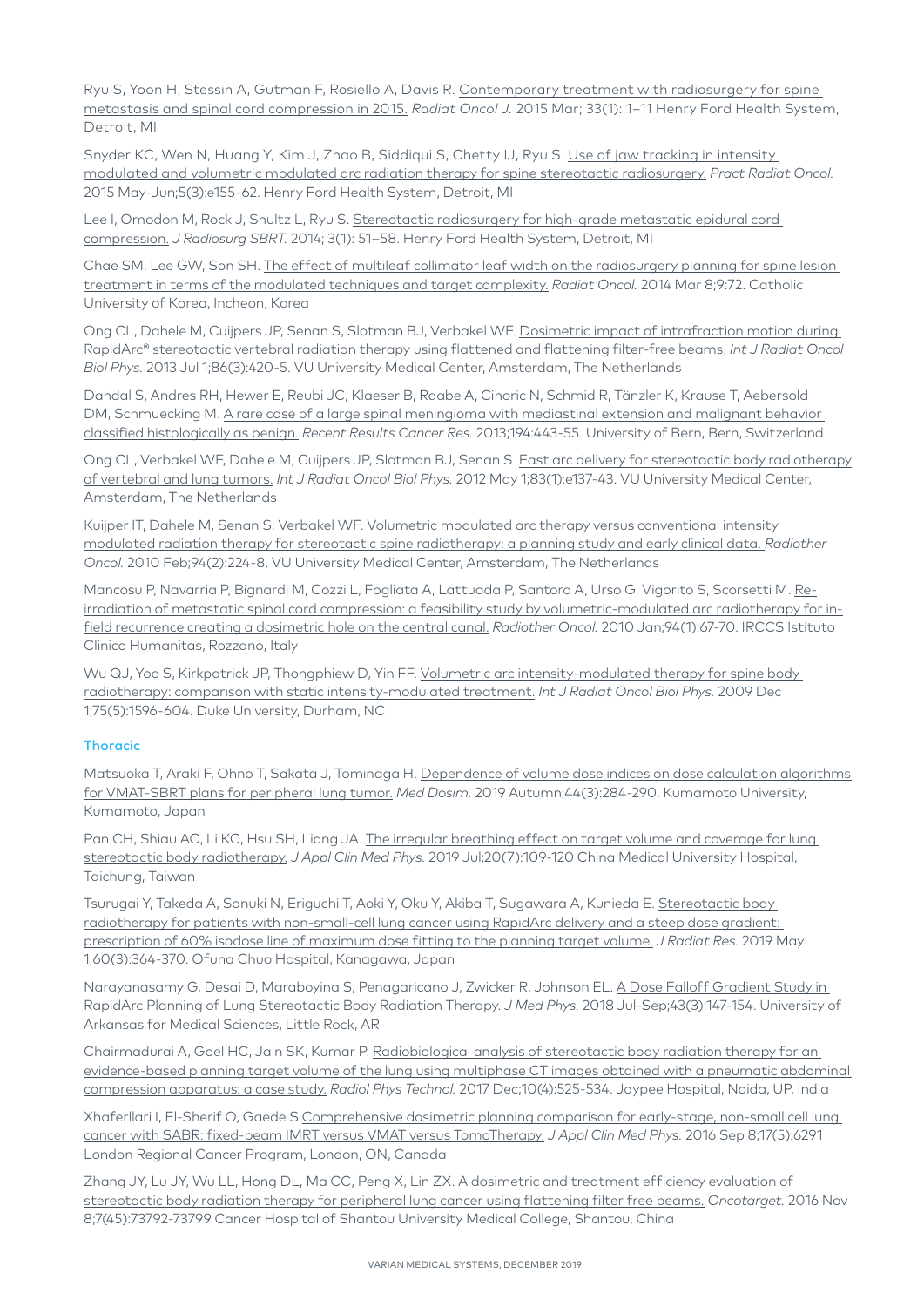Chen H, Louie AV, Boldt RG, Rodrigues GB, Palma DA, Senan S. Quality of Life After Stereotactic Ablative [Radiotherapy for Early-Stage Lung Cancer: A Systematic Review.](https://www.ncbi.nlm.nih.gov/pubmed/26791542) *Clin Lung Cancer.* 2016 Sep;17(5):e141-e149. London Regional Cancer Center, London, ON, Canada

Franceschini D, De Rose F, Fogliata A, Navarria P, Ascolese AM, Franzese C, Comito T, Tozzi A, Iftode C, Di Brina L, D'Agostino G, Clerici E, Cozzi L, Scorsetti M. Volumetric modulated arc therapy for thoracic node metastases: a safe [and effective treatment for a neglected disease.](http://www.ncbi.nlm.nih.gov/pubmed/27462869) *Oncotarget.* 2016 Aug 16;7(33):53321-53329. Humanitas Cancer Center and Research Hospital, Milan-Rozzano, Italy

Scorsetti M, Franceschini D, De Rose F, Comito T, Villa E, Iftode C, Navarria P, D'Agostino GR, Masci G, Torrisi R, Testori A, Tinterri C, Santoro A. [Stereotactic body radiation therapy: A promising chance for oligometastatic breast cancer.](http://www.ncbi.nlm.nih.gov/pubmed/27017237) *Breast.* 2016 Apr;26:11-7. Istituto Clinico Humanitas Cancer Center and Research Hospital, Rozzano, Milan, Italy

Mattonen SA, Palma DA, Johnson C, Louie AV, Landis M, Rodrigues G, Chan I, Etemad-Rezai R, Yeung TP, Senan S, Ward AD. [Detection of Local Cancer Recurrence After Stereotactic Ablative Radiation Therapy for Lung Cancer:](https://www.ncbi.nlm.nih.gov/pubmed/26907916)  [Physician Performance Versus Radiomic Assessment.](https://www.ncbi.nlm.nih.gov/pubmed/26907916) *Int J Radiat Oncol Biol Phys.* 2016 Apr 1;94(5):1121-8. London Regional Cancer Center, London, ON, Canada

Binkley MS, Shrager JB, Chaudhuri A, Popat R, Maxim PG, Shultz DB, Diehn M, Loo BW Jr. [Time course and predictive](https://www.ncbi.nlm.nih.gov/pubmed/26975700)  [factors for lung volume reduction following stereotactic ablative radiotherapy \(SABR\) of lung tumors.](https://www.ncbi.nlm.nih.gov/pubmed/26975700) *Radiat Oncol.* 2016 Mar 15;11:40. Stanford University School of Medicine, Stanford, California

De Rose F, Cozzi L, Navarria P, Ascolese AM, Clerici E, Infante M, Alloisio M, Testori A, Toschi L, Finocchiaro G, Santoro A, Scorsetti M. [Clinical Outcome of Stereotactic Ablative Body Radiotherapy for Lung Metastatic Lesions in Non-small](http://www.ncbi.nlm.nih.gov/pubmed/26385822)  [Cell Lung Cancer Oligometastatic Patients.](http://www.ncbi.nlm.nih.gov/pubmed/26385822) *Clin Oncol (R Coll Radiol)*. 2016 Jan;28(1):13-20. Istituto Clinico Humanitas Cancer Center and Research Hospital, Rozzano, Milan, Italy

Yu AS, von Eyben R, Yamamoto T, Diehn M, Shultz DB, Loo BW Jr, Maxim PG. Anatomic optimization of lung tumor [stereotactic ablative radiation therapy.](http://www.ncbi.nlm.nih.gov/pubmed/26231596) *Pract Radiat Oncol.* 2015 Nov-Dec;5(6):e607-13. Stanford University School of Medicine, Stanford, CA

Lu JY, Lin Z, Lin PX, Huang BT. Optimizing the flattening filter free beam selection in RapidArc®-based stereotactic [body radiotherapy for Stage I lung cancer.](http://www.ncbi.nlm.nih.gov/pubmed/26133073) *Br J Radiol.* 2015 Sep;88(1053):20140827. Second Affiliated Hospital of Shantou University Medical College, Shantou, China

Louie AV, Haasbeek CJ, Mokhles S, Rodrigues GB, Stephans KL, Lagerwaard FJ, Palma DA, Videtic GM, Warner A, Takkenberg JJ, Reddy CA, Maat AP, Woody NM, Slotman BJ, Senan S. [Predicting Overall Survival After](https://www.ncbi.nlm.nih.gov/pubmed/26138912)  [Stereotactic Ablative Radiation Therapy in Early-Stage Lung Cancer: Development and External Validation of the](https://www.ncbi.nlm.nih.gov/pubmed/26138912)  [Amsterdam Prognostic Model.](https://www.ncbi.nlm.nih.gov/pubmed/26138912) *Int J Radiat Oncol Biol Phys.* 2015 Sep 1;93(1):82-90. London Regional Cancer Center, London, ON, Canada

Huang BT, Lu JY, Lin PX, Chen JZ, Kuang Y, Chen CZ. Comparison of Two RapidArc® Delivery Strategies in Stereotactic [Body Radiotherapy of Peripheral Lung Cancer with Flattening Filter Free Beams.](http://www.ncbi.nlm.nih.gov/pubmed/26131554) *PLoS One.* 2015 Jul 1;10(7):e0127501. Shantou University Medical College, Shantou, Guangdong, China

Navarria P, Ascolese AM, Cozzi L, Tomatis S, D'Agostino GR, De Rose F, De Sanctis R, Marrari A, Santoro A, Fogliata A, Cariboni U, Alloisio M, Quagliuolo V, Scorsetti M. [Stereotactic body radiation therapy for lung metastases from](http://www.ncbi.nlm.nih.gov/pubmed/25686482)  [soft tissue sarcoma.](http://www.ncbi.nlm.nih.gov/pubmed/25686482) *Eur J Cancer.* 2015 Mar;51(5):668-74. Humanitas Cancer Center and Research Hospital, Rozzano, Milan, Italy

Scorsetti M, Navarria P, De Rose F, Ascolese A, Clerici E, Franzese C, Lobefalo F, Reggiori G, Mancosu P, Tomatis S, Fogliata A, Cozzi L. [Outcome and toxicity profiles in the treatment of locally advanced lung cancer with volumetric](http://www.ncbi.nlm.nih.gov/pubmed/24934724)  [modulated arc therapy.](http://www.ncbi.nlm.nih.gov/pubmed/24934724) *J Cancer Res Clin Oncol.* 2014 Nov;140(11):1937-45.Istituto Clinico Humanitas Cancer Center, Rozzano, Milan, Italy

Binkley MS, Shrager JB, Leung AN, Popat R, Trakul N, Atwood TF, Chaudhuri A, Maxim PG, Diehn M, Loo BW Jr. [Lung](https://www.ncbi.nlm.nih.gov/pubmed/25015205)  [volume reduction after stereotactic ablative radiation therapy of lung tumors: potential application to emphysema.](https://www.ncbi.nlm.nih.gov/pubmed/25015205) *Int J Radiat Oncol Biol Phys.* 2014 Sep 1;90(1):216-23. Stanford University School of Medicine, Stanford, CA

Shultz DB, Jang SS, Hanlon AL, Diehn M, Loo BW, Maxim PG. [The effect of arm position on the dosimetry of thoracic](http://www.ncbi.nlm.nih.gov/pubmed/24766687)  [stereotactic ablative radiation therapy using volumetric modulated arc therapy.](http://www.ncbi.nlm.nih.gov/pubmed/24766687) *Pract Radiat Oncol.* 2014 May-Jun;4(3):192-7. Stanford University School of Medicine, Palo Alto, CA

Herbert C, Kwa W, Nakano S, James K, Moiseenko V, Wu J, Schellenberg D, Liu M. [Stereotactic body radiotherapy:](http://www.ncbi.nlm.nih.gov/pubmed/23617285)  [volumetric modulated arc therapy versus 3D non-coplanar conformal radiotherapy for the treatment of early stage](http://www.ncbi.nlm.nih.gov/pubmed/23617285)  [lung cancer.](http://www.ncbi.nlm.nih.gov/pubmed/23617285) *Technol Cancer Res Treat.* 2013 Dec;12(6):511-6. British Columbia Cancer Agency, Vancouver, BC, Canada

Li R, Han B, Meng B, Maxim PG, Xing L, Koong AC, Diehn M, Loo BW Jr. [Clinical Implementation of Intrafraction Cone](http://www.ncbi.nlm.nih.gov/pubmed/24113060)  [Beam Computed Tomography Imaging During Lung Tumor Stereotactic Ablative Radiation Therapy.](http://www.ncbi.nlm.nih.gov/pubmed/24113060) *Int J Radiat Oncol Biol Phys.* 2013 Dec 1;87(5):917-23, Stanford University School of Medicine, Palo Alto, CA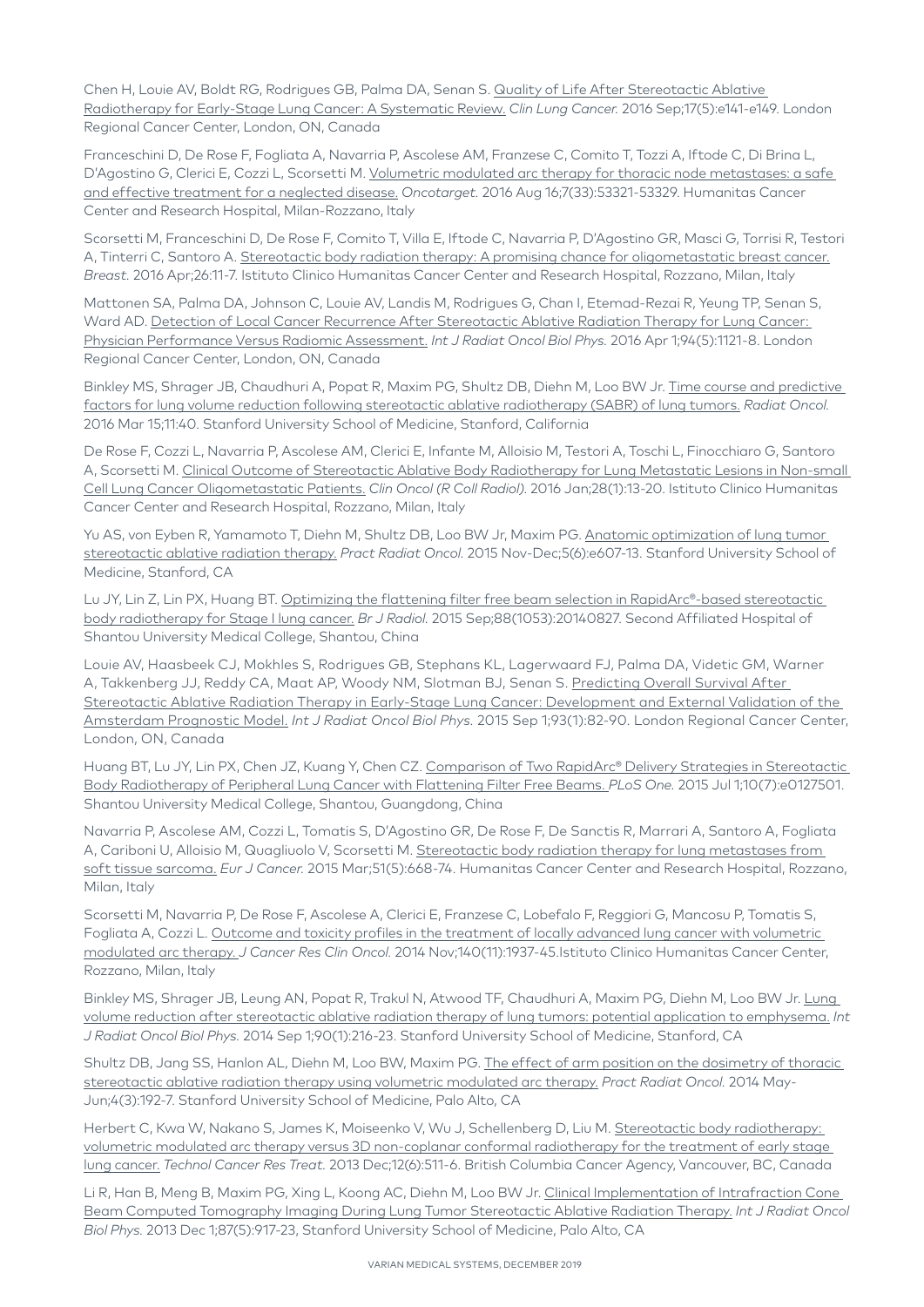Corradetti MN, Mitra N, Millar LPB, Byun J, Wan F, Apisarnthanarax S, Christodouleas J, Anderson N, Simone CB, Teo BK, Rengan R. [A moving target: Image guidance for stereotactic body radiation therapy for early stage non-small cell](http://www.ncbi.nlm.nih.gov/pubmed/24674403)  [lung cancer.](http://www.ncbi.nlm.nih.gov/pubmed/24674403) *Pract Radiat Oncol,* 2013 Oct-Dec 2013;3(4): 307-315. University of Pennsylvania, Philadelphia, PA

Herbert C, Kwa W, Nakano S, James K, Moiseenko V, Wu J, Schellenberg D, Liu M. [Stereotactic Body Radiotherapy:](Stereotactic Body Radiotherapy: Volumetric Modulated Arc Therapy Versus 3D Non-coplanar Conformal Radiotherapy for the Treatment of Early Stage Lung Cancer.)  [Volumetric Modulated Arc Therapy Versus 3D Non-coplanar Conformal Radiotherapy for the Treatment of Early Stage](Stereotactic Body Radiotherapy: Volumetric Modulated Arc Therapy Versus 3D Non-coplanar Conformal Radiotherapy for the Treatment of Early Stage Lung Cancer.)  [Lung Cancer.](Stereotactic Body Radiotherapy: Volumetric Modulated Arc Therapy Versus 3D Non-coplanar Conformal Radiotherapy for the Treatment of Early Stage Lung Cancer.) *Technol Cancer Res Treat.* 2013 Dec;12(6):511-6 British Columbia Cancer Agency, Vancouver, BC, Canada

Prendergast BM, Dobelbower MC, Bonner JA, Popple RA, Baden CJ, Minnich DJ, Cerfolio RJ, Spencer SA, Fiveash JB. [Stereotactic body radiation therapy \(SBRT\) for lung malignancies: preliminary toxicity results using a flattening filter](http://www.ncbi.nlm.nih.gov/pubmed/24256563)[free linear accelerator operating at 2400 monitor units per minute.](http://www.ncbi.nlm.nih.gov/pubmed/24256563) *Radiat Oncol.* 2013 Nov 20;8(1):273. The University of Alabama at Birmingham, Birmingham, AL

Li X, Yang Y, Li T, Fallon K, Heron DE, Huq MS. Dosimetric effect of respiratory motion on volumetric-modulated arc [therapy-based lung SBRT treatment delivered by TrueBeam® machine with flattening filter-free beam.](http://www.ncbi.nlm.nih.gov/pubmed/24257279) *J Appl Clin Med Phys.* 2013 Nov 4;14(6):4370. University of Pittsburgh Medical Center, Pittsburgh, PA

Chan MK, Kwong DL, Law GM, Tam E, Tong A, Lee V, Ng SC. [Dosimetric evaluation of four-dimensional dose](http://www.ncbi.nlm.nih.gov/pubmed/23835388)  [distributions of CyberKnife® and volumetric-modulated arc radiotherapy in stereotactic body lung radiotherapy.](http://www.ncbi.nlm.nih.gov/pubmed/23835388) *J Appl Clin Med Phys.* 2013 Jul 8;14(4):4229. The University of Hong Kong, Hong Kong, China

Navarria P, Ascolese AM, Mancosu P, Alongi F, Clerici E, Tozzi A, Iftode C, Reggiori G, Tomatis S, Infante M, Alloisio M, Testori A, Fogliata A, Cozzi L, Morenghi E, Scorsetti M. Volumetric modulated arc therapy with flattening filter free [\(FFF\) beams for stereotactic body radiation therapy \(SBRT\) in patients with medically inoperable early stage non small](http://www.ncbi.nlm.nih.gov/pubmed/23725859)  [cell lung cancer \(NSCLC\).](http://www.ncbi.nlm.nih.gov/pubmed/23725859) *Radiother Oncol.* 2013 Jun;107(3):414-8. Istituto Clinico Humanitas, Rozzano, Milano, Italy

Peguret N, Dahele M, Cuijpers JP, Slotman BJ, Verbakel WF. [Frameless high dose rate stereotactic lung](http://www.ncbi.nlm.nih.gov/pubmed/23707150)  [radiotherapy: intrafraction tumor position and delivery time.](http://www.ncbi.nlm.nih.gov/pubmed/23707150) *Radiother Oncol.* 2013 Jun;107(3):419-22. VU University Medical Center, Amsterdam, The Netherlands

Ding L, Lo YC, Kadish S, Goff D, Pieters RS, Graeber G, Uy K, Quadri S, Moser R, Martin K, Day J, Fitzgerald TJ. [Volume](http://www.ncbi.nlm.nih.gov/pubmed/23440876)  [Modulated Arc Therapy \(VMAT\) for pulmonary Stereotactic Body Radiotherapy \(SBRT\) in patients with lesions in close](http://www.ncbi.nlm.nih.gov/pubmed/23440876)  [approximation to the chest wall.](http://www.ncbi.nlm.nih.gov/pubmed/23440876) *Front Oncol.* 2013 Feb 22;3:12. University of Massachusetts Memorial Health Care System Worcester, MA

Trakul N, Chang CN, Harris J, Chapman C, Rao A, Shen J, Quinlan-Davidson S, Filion EJ, Wakelee HA, Colevas AD, Whyte RI, Dieterich S, Maxim PG, Hristov D, Tran P, Le QT, Loo BW Jr, Diehn M. Tumor volume-adapted dosing in [stereotactic ablative radiotherapy of lung tumors.](http://www.ncbi.nlm.nih.gov/pubmed/22381907) *Int J Radiat Oncol Biol Phys.* 2012 Sep 1;84(1):231-7. Stanford University School of Medicine, Stanford, CA

Trakul N, Harris JP, Le QT, Hara WY, Maxim PG, Loo BW Jr, Diehn M. Stereotactic ablative radiotherapy for [reirradiation of locally recurrent lung tumors.](https://www.ncbi.nlm.nih.gov/pubmed/22895143) *J Thorac Oncol.* 2012 Sep;7(9):1462-5. Stanford University School of Medicine, Stanford, CA

Merrow CE, Wang IZ, Podgorsak MB. [A dosimetric evaluation of VMAT for the treatment of non-small cell lung cancer.](http://www.ncbi.nlm.nih.gov/pubmed/23318374) *J Appl Clin Med Phys.* 2012 Sep 1;14(1):4110. Roswell Park Cancer Institute, Buffalo, NY

Dahele M, Verbakel W, Cuijpers J, Slotman B, Senan S. An analysis of patient positioning during stereotactic lung [radiotherapy performed without rigid external immobilization.](http://www.ncbi.nlm.nih.gov/pubmed/22647659) *Radiother Oncol.* 2012 Jul;104(1):28-32. VU University Medical Center, Amsterdam, The Netherlands

Palma DA, van Sörnsen de Koste J, Verbakel WF, Vincent A, Senan S. [Lung density changes after stereotactic](http://www.ncbi.nlm.nih.gov/pubmed/20932655)  [radiotherapy: a quantitative analysis in 50 patients.](http://www.ncbi.nlm.nih.gov/pubmed/20932655) *Int J Radiat Oncol Biol Phys.* 2011 Nov 15;81(4):974-8. VU University Medical Center, Amsterdam, The Netherlands

Ross CC, Kim JJ, Chen ZJ, Grew DJ, Chang BW, Decker RH. A novel modified dynamic conformal arc technique for [treatment of peripheral lung tumors using stereotactic body radiation therapy.](http://www.ncbi.nlm.nih.gov/pubmed/24673926) *Pract Radiat Oncol.* 2011 Oct; 1(2):126- 134. Yale University School of Medicine, New Haven, CT

Palma DA, Senan S, Haasbeek CJ, Verbakel WF, Vincent A, Lagerwaard F. [Radiological and clinical pneumonitis after](http://www.ncbi.nlm.nih.gov/pubmed/20584582)  [stereotactic lung radiotherapy: a matched analysis of three-dimensional conformal and volumetric-modulated arc](http://www.ncbi.nlm.nih.gov/pubmed/20584582)  [therapy techniques.](http://www.ncbi.nlm.nih.gov/pubmed/20584582) *Int* J *Radiat Oncol Biol Phys.* 2011 Jun 1;80(2):506-13. VU University Medical Center, Amsterdam, The Netherlands

Ong CL, Verbakel WF, Cuijpers JP, Slotman BJ, Lagerwaard FJ, Senan S. [Stereotactic radiotherapy for peripheral lung](http://www.ncbi.nlm.nih.gov/pubmed/21074878)  [tumors: a comparison of volumetric modulated arc therapy with 3 other delivery techniques.](http://www.ncbi.nlm.nih.gov/pubmed/21074878) *Radiother Oncol.* 2010 Dec;97(3):437-42. VU University Medical Center, Amsterdam, The Netherlands

Ong CL, Palma D, Verbakel WF, Slotman BJ, Senan S. Treatment of large stage I-II lung tumors using stereotactic [body radiotherapy \(SBRT\): planning considerations and early toxicity.](http://www.ncbi.nlm.nih.gov/pubmed/20971523) *Radiother Oncol.* 2010 Dec;97(3):431-6. VU University Medical Center, Amsterdam, The Netherlands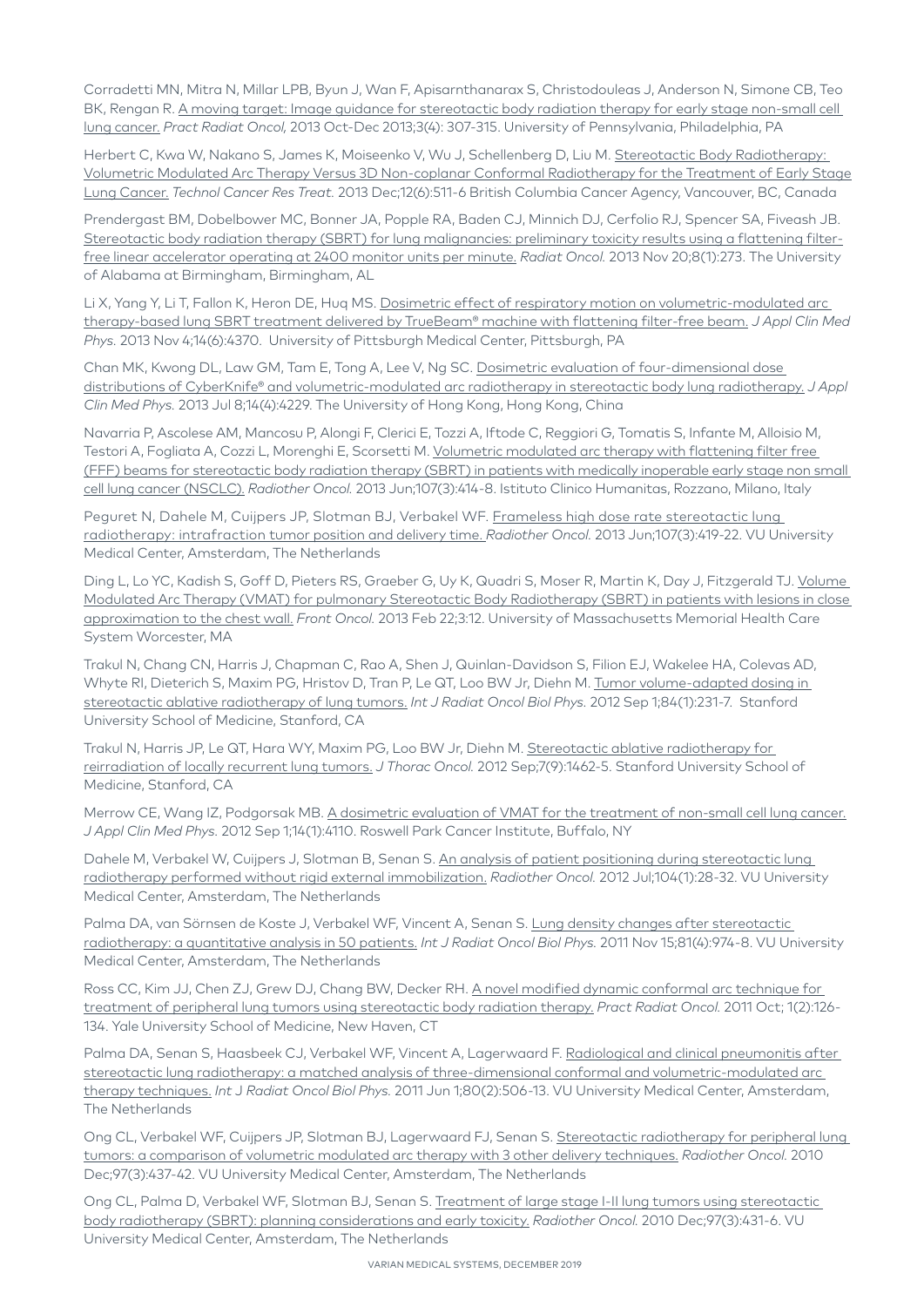Verbakel WF, Senan S, Cuijpers JP, Slotman BJ, Lagerwaard FJ. [Rapid delivery of stereotactic radiotherapy for](http://www.ncbi.nlm.nih.gov/pubmed/19552979)  [peripheral lung tumors using volumetric intensity-modulated arcs.](http://www.ncbi.nlm.nih.gov/pubmed/19552979) *Radiother Oncol.* 2009 Oct;93(1):122-4. VU University Medical Center, Amsterdam, The Netherlands

#### **Gastrointestinal**

Liu Y, Lei Y, Wang T, Kayode O, Tian S, Liu T, Patel P, Curran WJ, Ren L, Yang X. MRI-based treatment planning for liver [stereotactic body radiotherapy: validation of a deep learning-based synthetic CT generation method.](https://www.ncbi.nlm.nih.gov/pubmed/31192695) *Br J Radiol.* 2019 Aug;92(1100):20190067. Emory University, Atlanta, GA

Bae SH, Kim MS, II Jang W, Kim KB, Cho KH, Kim WC, Lee CY, Kim ES, Choi CW, Chang AR, Jo S, Kim JY. Quality [assurance for a multicenter Phase II study of stereotactic ablative radiotherapy for hepatocellular carcinoma ≤5 cm:](https://www.ncbi.nlm.nih.gov/pubmed/28419246)  [a planning dummy run.](https://www.ncbi.nlm.nih.gov/pubmed/28419246) Jpn J Clin Oncol. 2017 Jun 1;47(6):535-542. Soonchunhyang University College of Medicine, Bucheon, Asan, South Korea

Comito T, Cozzi L, Clerici E, Franzese C, Tozzi A, Iftode C, Navarria P, D'Agostino G, Rimassa L, Carnaghi C, Personeni N, Tronconi MC, De Rose F, Franceschini D, Ascolese AM, Fogliata A, Tomatis S, Santoro A, Zerbi A, Scorsetti M. [Can](https://www.ncbi.nlm.nih.gov/pubmed/27311310)  [Stereotactic Body Radiation Therapy Be a Viable and Efficient Therapeutic Option for Unresectable Locally Advanced](https://www.ncbi.nlm.nih.gov/pubmed/27311310)  [Pancreatic Adenocarcinoma? Results of a Phase 2 Study.](https://www.ncbi.nlm.nih.gov/pubmed/27311310) *Technol Cancer Res Treat.* 2017 Jun;16(3):295-301. Istituto Clinico Humanitas Cancer Center and Research Hospital, Rozzano, Milan, Italy

Comito T, Cozzi L, Zerbi A, Franzese C, Clerici E, Tozzi A, Iftode C, Navarria P, D'Agostino G, Fogliata A, Mancosu P, Tomatis S, Carnaghi C, Personeni N, Santoro A, Scorsetti M. [Clinical results of stereotactic body radiotherapy \(SBRT\)](https://www.ncbi.nlm.nih.gov/pubmed/28131670)  [in the treatment of isolated local recurrence of pancreatic cancer after R0 surgery: A retrospective study.](https://www.ncbi.nlm.nih.gov/pubmed/28131670) *Eur J Surg Oncol.* 2017 Apr;43(4):735-742. Istituto Clinico Humanitas Cancer Center and Research Hospital, Rozzano, Milan, Italy

Llacer-Moscardo C, Riou O, Azria D, Bedos L, Ailleres N, Quenet F, Rouanet P, Ychou M, Fenoglietto P. Imaged-guided [liver stereotactic body radiotherapy using VMAT and real-time adaptive tumor gating. Concerns about technique and](https://www.ncbi.nlm.nih.gov/pubmed/28490985)  [preliminary clinical results.](https://www.ncbi.nlm.nih.gov/pubmed/28490985) *Rep Pract Oncol Radiother.* 2017 Mar-Apr;22(2):141-149. Montpellier Cancer Institute (ICM), Montpellier, France

Franzese C, Franceschini D, Cozzi L, D'Agostino G, Comito T, De Rose F, Navarria P, Mancosu P, Tomatis S, Fogliata A, Scorsetti M. [Minimally Invasive Stereotactical Radio-ablation of Adrenal Metastases as an Alternative to Surgery.](http://www.ncbi.nlm.nih.gov/pubmed/27121718) *Cancer Res Treat.* 2017 Jan;49(1):20-28. Istituto Clinico Humanitas Cancer Center and Research Hospital, Rozzano, Milan, Italy

Franzese C, Cozzi L, Franceschini D, D'Agostino G, Comito T, De Rose F, Navarria P, Mancosu P, Tomatis S, Fogliata A, Scorsetti M. [Role of Stereotactic Body Radiation Therapy with Volumetric-Modulated Arcs and High-Intensity Photon](http://www.ncbi.nlm.nih.gov/pubmed/27414125)  [Beams for the Treatment of Abdomino-Pelvic Lymph-Node Metastases.](http://www.ncbi.nlm.nih.gov/pubmed/27414125) *Cancer Invest.* 2016 Aug 8;34(7):348-54. Istituto Clinico Humanitas Cancer Center and Research Hospital, Rozzano, Milan, Italy

Scorsetti M, Franceschini D, De Rose F, Comito T, Villa E, Iftode C, Navarria P, D'Agostino GR, Masci G, Torrisi R, Testori A, Tinterri C, Santoro A. [Stereotactic body radiation therapy: A promising chance for oligometastatic breast cancer.](http://www.ncbi.nlm.nih.gov/pubmed/27017237) *Breast.* 2016 Apr;26:11-7. Istituto Clinico Humanitas Cancer Center and Research Hospital, Rozzano, Milan, Italy

Shi C, Chen Y, Fang DX, Iannuzzi C. [Application of modified dynamic conformal arc \(MDCA\) technique on](http://www.ncbi.nlm.nih.gov/pubmed/25172164)  [liver stereotactic body radiation therapy \(SBRT\) planning following RTOG 0438 guideline.](http://www.ncbi.nlm.nih.gov/pubmed/25172164) *Med Dosim.* 2015 Spring;40(1):26-31. St. Vincent's Medical Center, Bridgeport, CT

Shen S, Jacob R, Bender LW, Duan J, Spencer SA. A technique using 99mTc-mebrofenin SPECT for radiotherapy [treatment planning for liver cancers or metastases.](http://www.ncbi.nlm.nih.gov/pubmed/24094571) *Med Dosim.* 2014 Spring;39(1):7-11. The University of Alabama at Birmingham, Birmingham, AL

Wang PM, Hsu WC, Chung NN, Chang FL, Jang CJ, Fogliata A, Scorsetti M, Cozzi L. Feasibility of stereotactic [body radiation therapy with volumetric modulated arc therapy and high intensity photon beams for hepatocellular](http://www.ncbi.nlm.nih.gov/pubmed/24410988)  [carcinoma patients.](http://www.ncbi.nlm.nih.gov/pubmed/24410988) *Radiat Oncol.* 2014 Jan 10;9(1):18. Cheng-Ching General Hospital, Taichung, Taiwan

Yang W, Fraass BA, Reznik R, Nissen N, Lo S, Jamil LH, Gupta K, Sandler H, Tuli R. Adequacy of inhale/exhale [breathhold CT based ITV margins and image-guided registration for free-breathing pancreas and liver SBRT.](http://www.ncbi.nlm.nih.gov/pubmed/24401365) *Radiat Oncol.* 2014 Jan 9;9(1):11. Cedars Sinai Medical Center, Los Angeles, CA

Tozzi A, Comito T, Alongi F, Navarria P, Iftode C, Mancosu P, Reggiori G, Clerici E, Rimassa L, Zerbi A, Fogliata A, Cozzi L, Tomatis S, Scorsetti M. [SBRT in unresectable advanced pancreatic cancer: preliminary results of a mono-institutional](http://www.ncbi.nlm.nih.gov/pubmed/23799996)  [experience.](http://www.ncbi.nlm.nih.gov/pubmed/23799996) *Radiat Oncol.* 2013 Jun 21;8(1):148. IRCCS Istituto Clinico Humanitas, Rozzano, Italy

Scorsetti M, Arcangeli S, Tozzi A, Comito T, Alongi F, Navarria P, Mancosu P, Reggiori G, Fogliata A, Torzilli G, Tomatis S, Cozzi L. [Is stereotactic body radiation therapy an attractive option for unresectable liver metastases? A preliminary](http://)  [report from a phase 2 trial.](http://) *Int J Radiat Oncol Biol Phys*. 2013 Jun 1;86(2):336-42 IRCCS Istituto Clinico Humanitas, Rozzano, Italy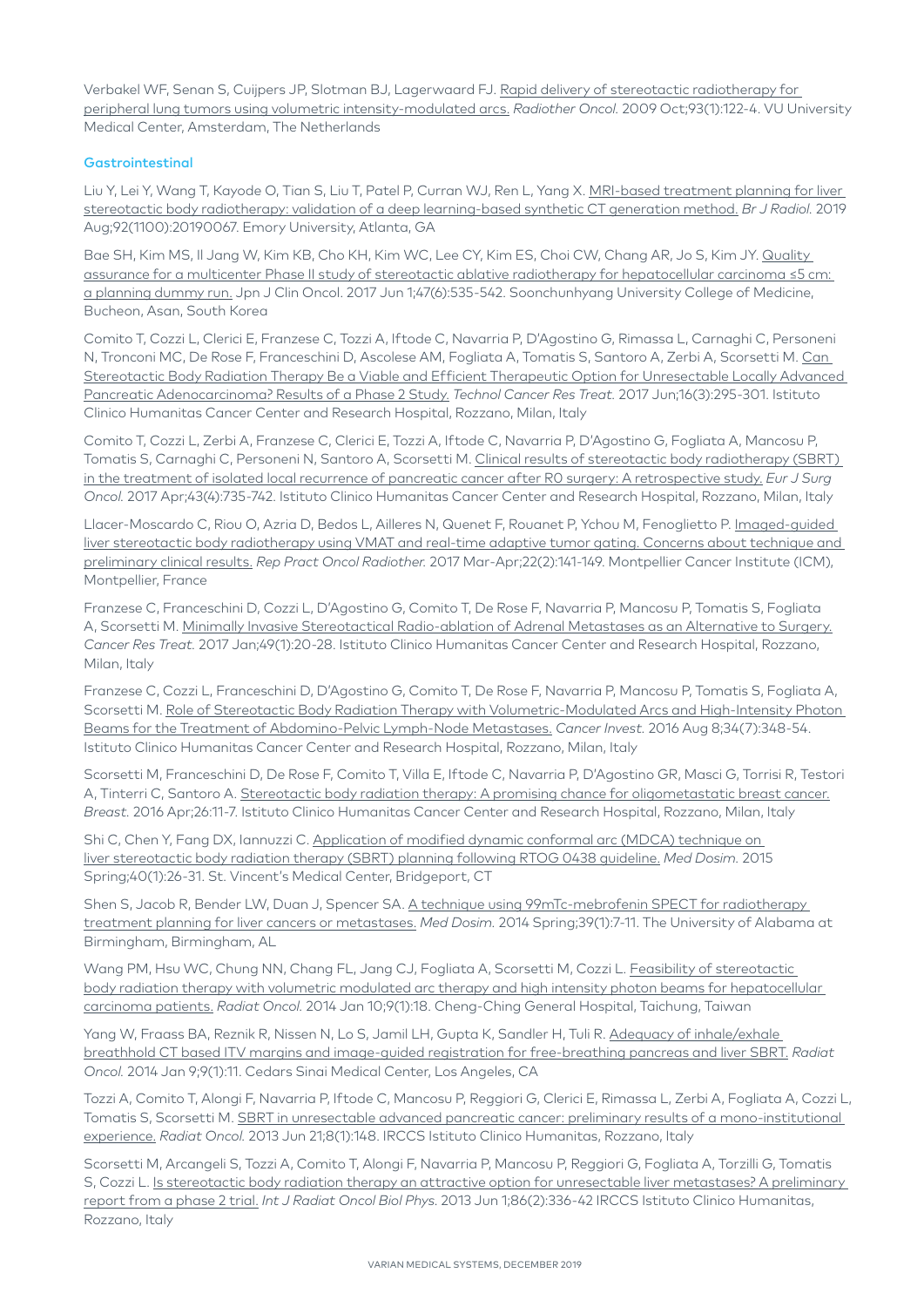Alongi F, Fogliata A, Clerici E, Navarria P, Tozzi A, Comito T, Ascolese AM, Clivio A, Lobefalo F, Reggiori G, Cozzi L, Mancosu P, Tomatis S, Scorsetti M. [Volumetric modulated arc therapy with flattening filter free beams for isolated](http://www.ncbi.nlm.nih.gov/pubmed/23216821)  [abdominal/pelvic lymph nodes: report of dosimetric and early clinical results in oligometastatic patients.](http://www.ncbi.nlm.nih.gov/pubmed/23216821) *Radiat Oncol.* 2012 Dec 5;7(1):204. IRCCS Istituto Clinico Humanitas, Rozzano, Italy

Reggiori G, Mancosu P, Castiglioni S, Alongi F, Pellegrini C, Lobefalo F, Catalano M, Fogliata A, Arcangeli S, Navarria P, Cozzi L, Scorsetti M. Can volumetric modulated arc therapy with flattening filter free beams play a role in stereotactic [body radiotherapy for liver lesions? A volume-based analysis.](http://www.ncbi.nlm.nih.gov/pubmed/22320821) *Med Phys.* 2012 Feb;39(2):1112-8. IRCCS Istituto Clinico Humanitas, Rozzano, Italy

Mancosu P, Castiglioni S, Reggiori G, Catalano M, Alongi F, Pellegrini C, Arcangeli S, Tozzi A, Lobefalo F, Fogliata A, Navarria P, Cozzi L, Scorsetti M. Stereotactic body radiation therapy for liver tumours using flattening filter [free beam: dosimetric and technical considerations.](http://www.ncbi.nlm.nih.gov/pubmed/22296849) *Radiat Oncol.* 2012 Feb 1;7(1):16. IRCCS Istituto Clinico Humanitas, Rozzano, Italy

Bignardi M, Navarria P, Mancosu P, Cozzi L, Fogliata A, Tozzi A, Castiglioni S, Carnaghi C, Tronconi MC, Santoro A, Scorsetti M. [Clinical outcome of hypofractionated stereotactic radiotherapy for abdominal lymph node metastases.](http://www.ncbi.nlm.nih.gov/pubmed/20800375) *Int J Radiat Oncol Biol Phys.* 2011 Nov 1;81(3):831-8. IRCCS Istituto Clinico Humanitas, Rozzano, Italy

Scorsetti M, Bignardi M, Alongi F, Fogliata A, Mancosu P, Navarria P, Castiglioni S, Pentimalli S, Tozzi A, Cozzi L. [Stereotactic body radiation therapy for abdominal targets using volumetric intensity modulated arc therapy with](http://www.ncbi.nlm.nih.gov/pubmed/21338272)  [RapidArc®: feasibility and clinical preliminary results.](http://www.ncbi.nlm.nih.gov/pubmed/21338272) *Acta Oncol.* 2011 May;50(4):528-38. IRCCS Istituto Clinico Humanitas, Rozzano, Italy

Scorsetti M, Mancosu P, Navarria P, Tozzi A, Castiglioni S, Clerici E, Reggiori G, Lobefalo F, Fogliata A, Cozzi L. [Stereotactic body radiation therapy \(SBRT\) for adrenal metastases: a feasibility study of advanced techniques](http://www.ncbi.nlm.nih.gov/pubmed/21437767)  [with modulated photons and protons.](http://www.ncbi.nlm.nih.gov/pubmed/21437767) *Strahlenther Onkol.* 2011 Apr;187(4):238-44. IRCCS Istituto Clinico Humanitas, Rozzano, Italy

Bignardi M, Cozzi L, Fogliata A, Lattuada P, Mancosu P, Navarria P, Urso G, Vigorito S, Scorsetti M. [Critical appraisal of](http://www.ncbi.nlm.nih.gov/pubmed/19880261)  [volumetric modulated arc therapy in stereotactic body radiation therapy for metastases to abdominal lymph nodes.](http://www.ncbi.nlm.nih.gov/pubmed/19880261) *Int J Radiat Oncol Biol Phys.* 2009 Dec 1;75(5):1570-7. Istituto Clinico Humanitas, Rozzano, Italy

### **Genitourinary**

Jereczek-Fossa BA, Rojas DP, Zerini D, Fodor C, Viola A, Fanetti G, Volpe S, Luraschi R, Bazani A, Rondi E, Cattani F, Vavassori A, Garibaldi C, Alessi S, Pricolo P, Petralia G, Cozzi G, De Cobelli O, Musi G, Orecchia R, Marvaso G, Ciardo D. [Reirradiation for isolated local recurrence of prostate cancer: Mono-institutional series of 64 patients treated](https://www.ncbi.nlm.nih.gov/pubmed/30379566)  [with salvage stereotactic body radiotherapy \(SBRT\).](https://www.ncbi.nlm.nih.gov/pubmed/30379566) *Br J Radiol.* 2019 Feb;92(1094):20180494. European Institute of Oncology IRCCS, Milan, Italy

Duffton A, Sadozye A, Devlin L, MacLeod N, Lamb C, Currie S, McLoone P, Sankaralingam M, Foster J, Paterson S, Keatings S, Dodds D. Safety and feasibility of prostate stereotactic ablative radiotherapy using multimodality [imaging and flattening filter free.](https://www.ncbi.nlm.nih.gov/pubmed/29338305) *Br J Radiol.* 2018 Apr;91(1084):20170625. Beatson West of Scotland Cancer Centre, Glasgow, United Kingdom

Seppälä J, Suilamo S, Tenhunen M, Sailas L, Virsunen H, Kaleva E, Keyriläinen J. [Dosimetric Comparison and Evaluation](https://www.ncbi.nlm.nih.gov/pubmed/28279147)  [of 4 Stereotactic Body Radiotherapy Techniques for the Treatment of Prostate Cancer.](https://www.ncbi.nlm.nih.gov/pubmed/28279147) *Technol Cancer Res Treat.* 2017 Apr;16(2):238-245. Kuopio University Hospital, Kuopio, Finland

Kang SW, Chung JB, Kim JS, Kim IA, Eom KY, Song C, Lee JW, Kim JY, Suh TS. [Optimal planning strategy among](https://www.ncbi.nlm.nih.gov/pmc/articles/PMC5330172/)  [various arc arrangements for prostate stereotactic body radiotherapy with volumetric modulated arc therapy](https://www.ncbi.nlm.nih.gov/pmc/articles/PMC5330172/)  [technique.](https://www.ncbi.nlm.nih.gov/pmc/articles/PMC5330172/) *Radiol Oncol.* 2017 Jan 15;51(1):112-120. The Catholic University of Korea, Seoul, Korea

D'Agostino G, Franzese C, De Rose F, Franceschini D, Comito T, Villa E, Alongi F, Liardo R, Tomatis S, Navarria P, Mancosu P, Reggiori G, Cozzi L, Scorsetti M. [High-quality Linac-based Stereotactic Body Radiation Therapy with](http://www.ncbi.nlm.nih.gov/pubmed/27389021)  [Flattening Filter Free Beams and Volumetric Modulated Arc Therapy for Low-Intermediate Risk Prostate Cancer. A](http://www.ncbi.nlm.nih.gov/pubmed/27389021)  [Mono-institutional Experience with 90 Patients.](http://www.ncbi.nlm.nih.gov/pubmed/27389021) *Clin Oncol (R Coll Radiol).* 2016 Dec;28(12):e173-e178. Istituto Clinico Humanitas Cancer Center and Research Hospital, Rozzano, Milan, Italy

Avkshtol V, Dong Y, Hayes SB, Hallman MA, Price RA, Sobczak ML, Horwitz EM, Zaorsky NG. [A comparison of robotic](http://www.ncbi.nlm.nih.gov/pubmed/27574585)  [arm versus gantry linear accelerator stereotactic body radiation therapy for prostate cancer.](http://www.ncbi.nlm.nih.gov/pubmed/27574585) *Res Rep Urol.* 2016 Aug 18;8:145-58. Fox Chase Cancer Center, Philadelphia, PA

Baker CB, McDonald AM, Yang ES, Jacob R, Rais-Bahrami S, Nix JW, Fiveash JB. [Pelvic Radiotherapy versus Radical](https://www.hindawi.com/journals/pc/2016/2674954/)  [Prostatectomy with Limited Lymph Node Sampling for High-Grade Prostate Adenocarcinoma.](https://www.hindawi.com/journals/pc/2016/2674954/) *Prostate Cancer.*  2016;2016:2674954. The University of Alabama at Birmingham, Birmingham, AL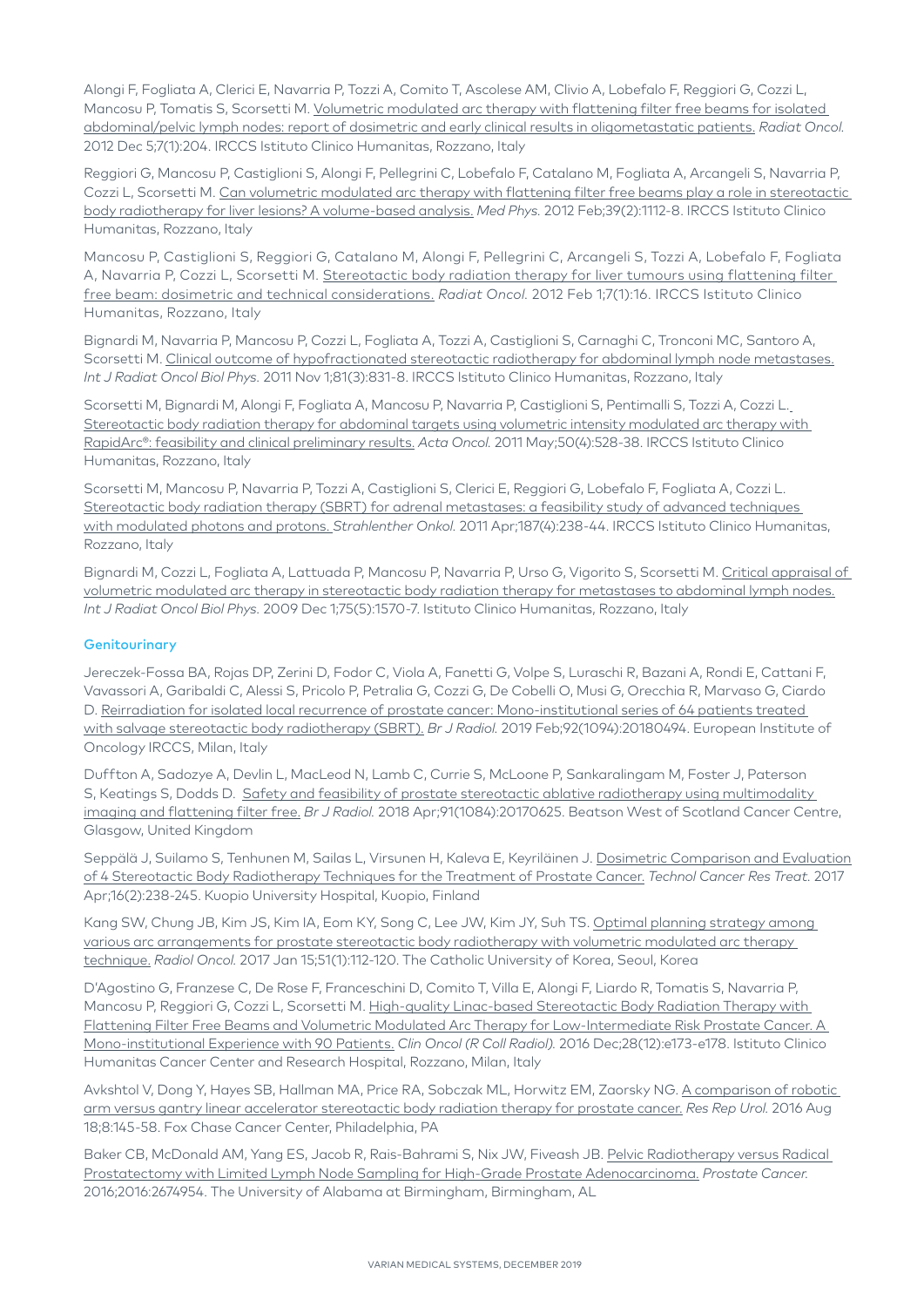Ruggieri R, Naccarato S, Stavrev P, Stavreva N, Fersino S, Giaj Levra N, Mazzola R, Mancosu P, Scorsetti M, Alongi F. [Volumetric-modulated arc stereotactic body radiotherapy for prostate cancer: dosimetric impact of an increased](http://www.ncbi.nlm.nih.gov/pubmed/26235142)  [near-maximum target dose and of a rectal spacer.](http://www.ncbi.nlm.nih.gov/pubmed/26235142) *Br J Radiol*. 2015 Oct;88(1054):20140736. Ospedale 'Sacro Cuore don Calabria', Negrar, Italy

Devereux T, Pham D, Kron T, Foroudi F, Supple J, Siva S. A planning study investigating dual-gated volumetric arc [stereotactic treatment of primary renal cell carcinoma.](https://www.ncbi.nlm.nih.gov/pubmed/25498837) *Med Dosim.* 2015 Spring;40(1):82-8. Peter MacCallum Cancer Centre, Melbourne, Australia

Lin YW, Lin LC, Lin KL. [The early result of whole pelvic radiotherapy and stereotactic body radiotherapy boost for high](http://www.ncbi.nlm.nih.gov/pubmed/25401085)[risk localized prostate cancer.](http://www.ncbi.nlm.nih.gov/pubmed/25401085) *Front Oncol.* 2014 Oct 31;4:278. Kaohsiung Medical University, Kaohsiung, Taiwan

Scorsetti M, Alongi F, Clerici E, Comito T, Fogliata A, Iftode C, Mancosu P, Navarria P, Reggiori G, Tomatis S, Villa E, Cozzi L. [Stereotactic body radiotherapy with flattening filter-free beams for prostate cancer: assessment of patient](http://www.ncbi.nlm.nih.gov/pubmed/24906878)[reported quality of life.](http://www.ncbi.nlm.nih.gov/pubmed/24906878) *J Cancer Res Clin Oncol.* 2014 Oct;140(10):1795-800. Istituto Clinico Humanitas Cancer Center, Rozzano, Milan, Italy

Lin YW, Lin KH, Ho HW, Lin HM, Lin LC, Lee SP, Chui CS. [Treatment plan comparison between stereotactic body](http://www.ncbi.nlm.nih.gov/pubmed/24726212)  [radiation therapy techniques for prostate cancer: Non-isocentric CyberKnife® versus isocentric RapidArc®.](http://www.ncbi.nlm.nih.gov/pubmed/24726212) *Phys Med.* 2014 Sep;30(6):654-61. Chi Mei Medical Center, Tainan, Taiwan

Macdougall ND, Dean C, Muirhead R. Stereotactic Body Radiotherapy in Prostate Cancer: Is RapidArc® a Better [Solution than CyberKnife®?](http://www.ncbi.nlm.nih.gov/pubmed/24071450) *Clin Oncol (R Coll Radiol)*. 2014 Jan;26(1):4-9. St. Bartholomew's Hospital, London, United Kingdom

Tree A, Jones C, Sohaib A, Khoo V, van As N. [Prostate stereotactic body radiotherapy with simultaneous integrated](http://www.ncbi.nlm.nih.gov/pubmed/24088319)  [boost: which is the best planning method?](http://www.ncbi.nlm.nih.gov/pubmed/24088319) *Radiat Oncol.* 2013 Oct 2;8(1):228. Royal Marsden NHS Foundation Trust, London, United Kingdom

Azcona JD, Li R, Mok E, Hancock S, Xing L. [Automatic prostate tracking and motion assessment in volumetric](http://www.ncbi.nlm.nih.gov/pubmed/23608236)  [modulated arc therapy with an electronic portal imaging device.](http://www.ncbi.nlm.nih.gov/pubmed/23608236) *Int J Radiat Oncol Biol Phys.* 2013 Jul 15;86(4):762-8. Stanford University, Stanford, CA

Alongi F, Cozzi L, Arcangeli S, Iftode C, Comito T, Villa E, Lobefalo F, Navarria P, Reggiori G, Mancosu P, Clerici E, Fogliata A, Tomatis S, Taverna G, Graziotti P, Scorsetti M. [Linac based SBRT for prostate cancer in 5 fractions](http://www.ncbi.nlm.nih.gov/pubmed/23835141)  [with VMAT and flattening filter free beams: preliminary report of a phase II study.](http://www.ncbi.nlm.nih.gov/pubmed/23835141) *Radiat Oncol.* 2013 Jul 8;8(1):171. Istituto Clinico Humanitas, Rozzano, Milano, Italy

#### **Gynecolgy**

Laliscia C, Fabrini MG, Delishaj D, Morganti R, Greco C, Cantarella M, Tana R, Paiar F, Gadducci A. [Clinical Outcomes](https://www.ncbi.nlm.nih.gov/pubmed/28114239)  [of Stereotactic Body Radiotherapy in Oligometastatic Gynecological Cancer.](https://www.ncbi.nlm.nih.gov/pubmed/28114239) *Int J Gynecol Cancer.* 2017 Feb;27(2):396- 402. University of Pisa, Pisa, Italy

#### General SRS & SBRT

Al-Hallaq HA, Chmura SJ, Salama JK, Lowenstein JR, McNulty S, Galvin JM, Followill DS, Robinson CG, Pisansky TM, Winter KA, White JR, Xiao Y, Matuszak MM. [Benchmark Credentialing Results for NRG-BR001: The First National](https://www.ncbi.nlm.nih.gov/pubmed/27843033)  [Cancer Institute-Sponsored Trial of Stereotactic Body Radiation Therapy for Multiple Metastases.](https://www.ncbi.nlm.nih.gov/pubmed/27843033) *Int J Radiat Oncol Biol Phys.* 2017 Jan 1;97(1):155-163. University of Chicago, Chicago, IL

Sapkaroski D, Osborne C, Knight KA. A review of stereotactic body radiotherapy - is volumetric modulated arc therapy [the answer?](https://www.ncbi.nlm.nih.gov/pubmed/26229679) *J Med Radiat Sci.* 2015 Jun;62(2):142-51. Monash University Clayton, Victoria, Australia

Owen D, Laack, NN, Mayo CS, Garces YI, Park SS, Bauer HJ, Nelson K, Miller RW, Brown PR, Oliver KR. [Outcomes and](http://www.ncbi.nlm.nih.gov/pubmed/24890360)  [toxicities of stereotactic body radiation therapy for non-spine bone oligometastases.](http://www.ncbi.nlm.nih.gov/pubmed/24890360) *Pract Radiat Oncol.* 2014 Mar-Apr;4(2):e143-9 Mayo Clinic, Rochester, MN

Thomas EM, Popple RA, Prendergast BM, Clark GM, Dobelbower MC, Fiveash JB. Effects of flattening filter-free and [volumetric-modulated arc therapy delivery on treatment efficiency.](http://www.ncbi.nlm.nih.gov/pubmed/24257275) *J Appl Clin Med Phys.* 2013 Nov 4;14(6):4328. The University of Alabama at Birmingham, Birmingham, AL

Amendola BE, Amendola M, Perez N, Iglesias A, Wu X. Volumetric-modulated arc therapy with RapidArc®: An [evaluation of treatment delivery efficiency.](http://www.ncbi.nlm.nih.gov/pubmed/24416583) *Rep Pract Oncol Radiother.* 2013 Aug 17;18(6):383-386. Innovative Cancer Institute, South Miami, FL

Prendergast BM, Fiveash JB, Popple RA, Clark GM, Thomas EM, Minnich DJ, Jacob R, Spencer SA, Bonner JA, Dobelbower MC. [Flattening filter-free linac improves treatment delivery efficiency in stereotactic body radiation](http://www.ncbi.nlm.nih.gov/pubmed/23652246)  [therapy.](http://www.ncbi.nlm.nih.gov/pubmed/23652246) J *Appl Clin Med Phys.* 2013 May 6;14(3):4126. The University of Alabama at Birmingham, Birmingham, AL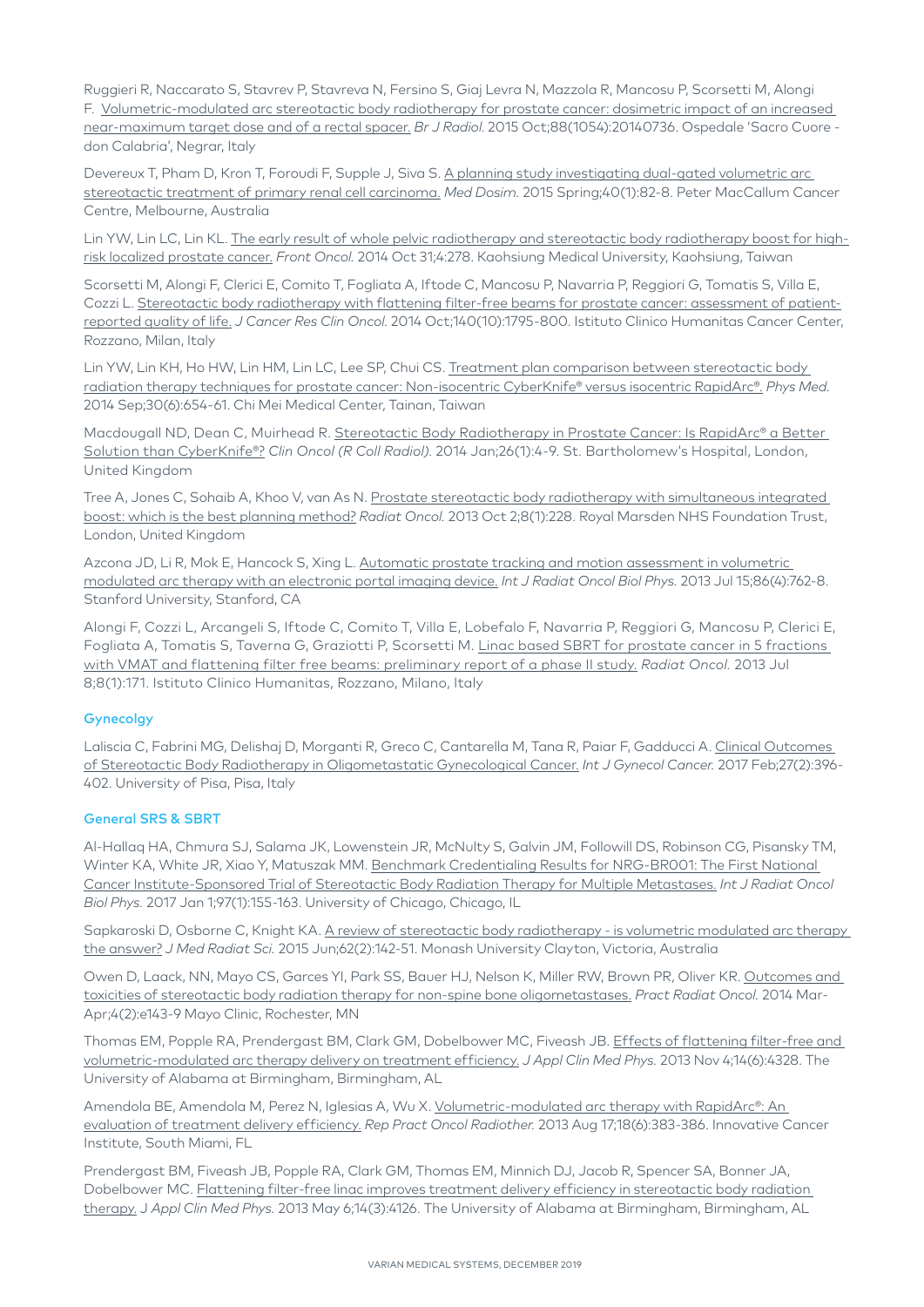Lang S, Shrestha B, Graydon S, Cavelaars F, Linsenmeier C, Hrbacek J, Klöck S, Studer G, Riesterer O. [Clinical](http://www.ncbi.nlm.nih.gov/pubmed/23395063)  [application of flattening filter free beams for extracranial stereotactic radiotherapy.](http://www.ncbi.nlm.nih.gov/pubmed/23395063) *Radiother Oncol.* 2013 Feb;106(2):255-9. University Hospital Zurich, Zurich, Switzerland

Roa DE, Schiffner DC, Zhang J, Dietrich SN, Kuo JV, Wong J, Ramsinghani NS, Al-Ghazi MS. [The use of RapidArc®](http://www.ncbi.nlm.nih.gov/pubmed/22365418)  [volumetric-modulated arc therapy to deliver stereotactic radiosurgery and stereotactic body radiotherapy to](http://www.ncbi.nlm.nih.gov/pubmed/22365418)  [intracranial and extracranial targets.](http://www.ncbi.nlm.nih.gov/pubmed/22365418) *Med Dosim.* 2012 Autumn;37(3):257-64. University of California, Irvine-Medical Center, Orange, CA

Ong CL, Verbakel WF, Dahele M, Cuijpers JP, Slotman BJ, Senan S. Fast arc delivery for stereotactic body [radiotherapy of vertebral and lung tumors.](http://www.ncbi.nlm.nih.gov/pubmed/22365628) *Int J Radiat Oncol Biol Phys.* 2012 May 1;83(1):e137-43 VU University Medical Center, Amsterdam, The Netherlands

Scorsetti M, Alongi F, Castiglioni S, Clivio A, Fogliata A, Lobefalo F, Mancosu P, Navarria P, Palumbo V, Pellegrini C, Pentimalli S, Reggiori G, Ascolese AM, Roggio A, Arcangeli S, Tozzi A, Vanetti E, Cozzi L. [Feasibility and early clinical](http://www.ncbi.nlm.nih.gov/pubmed/21910868)  [assessment of flattening filter free \(FFF\) based stereotactic body radiotherapy \(SBRT\) treatments.](http://www.ncbi.nlm.nih.gov/pubmed/21910868) *Radiat Oncol.* 2011 Sep 12;6:113. IRCCS Istituto Clinico Humanitas, Rozzano, Italy

Popple RA, Fiveash JB, Brezovich IA, Bonner JA. [RapidArc® radiation therapy: first year experience at the University](http://www.ncbi.nlm.nih.gov/pubmed/20207505)  [of Alabama at Birmingham.](http://www.ncbi.nlm.nih.gov/pubmed/20207505) *Int J Radiat Oncol Biol Phys.* 2010 Jul 1;77(3):932-41. The University of Alabama at Birmingham, Birmingham, AL

#### Physics and Dosimetry

Covington EL, Snyder JD, Wu X, Cardan RA, Popple RA. [Assessing the feasibility of single target radiosurgery](https://aapm.onlinelibrary.wiley.com/doi/full/10.1002/acm2.12578)  [quality assurance with portal dosimetry.](https://aapm.onlinelibrary.wiley.com/doi/full/10.1002/acm2.12578) *J Appl Clin Med Phys.* 2019 May;20(5):135-140. The University of Alabama at Birmingham, Birmingham, AL

Snyder KC, Xhaferllari I, Huang Y, Siddiqui MS, Chetty IJ, Wen N. Evaluation and verification of the QFix Encompass™ [couch insert for intracranial stereotactic radiosurgery.](https://www.ncbi.nlm.nih.gov/pubmed/29905000) *J Appl Clin Med Phys.* 2018 Jul;19(4):222-229. Henry Ford Health System, Detroit, MI

Yuan Y, Thomas EM, Clark GA, Markert JM, Fiveash JB, Popple RA. [Evaluation of multiple factors affecting normal](https://www.ncbi.nlm.nih.gov/pubmed/29657894)  [brain dose in single-isocenter multiple target radiosurgery.](https://www.ncbi.nlm.nih.gov/pubmed/29657894) *J Radiosurg SBRT.* 2018;5(2):131-144. The University of Alabama at Birmingham, Birmingham, AL

Huang Y, Zhao B, Kim J, Wen N, Chetty IJ, Siddiqui S. Targeting accuracy at couch kick for a frameless image guided [radiosurgery system.](https://www.ncbi.nlm.nih.gov/pubmed/29657893) *J Radiosurg SBRT.* 2018;5(2):123-129. Henry Ford Health System, Detroit, MI

Middlebrook ND, Sutherland B, Kairn T. [Optimization of the dosimetric leaf gap for use in planning VMAT treatments](https://www.ncbi.nlm.nih.gov/pubmed/28574219)  [of spine SABR cases.](https://www.ncbi.nlm.nih.gov/pubmed/28574219) J Appl Clin Med Phys. 2017 Jul;18(4):133-139. John Flynn Private Hospital, Tugun, Australia

Hao Xu, Stephen Brown, Indrin J. Chetty, Ning Wen. [A Systematic Analysis of Errors in Target Localization and](https://www.ncbi.nlm.nih.gov/pubmed/27582369)  [Treatment Delivery for Stereotactic Radiosurgery Using 2D/3D Image Registration.](https://www.ncbi.nlm.nih.gov/pubmed/27582369) *Technol Cancer Res Treat.* 2017 Jun; 16(3): 321–331. Henry Ford Health System, Detroit, MI

Gardner SJ, Lu S, Liu C, Wen N, Chetty IJ. [Tuning of AcurosXB source size setting for small intracranial targets.](https://www.ncbi.nlm.nih.gov/pubmed/28470819) *J Appl Clin Med Phys.* 2017 May;18(3):170-181. Henry Ford Health System Henry Ford Health System, Detroit, MI

Cuijpers JP, Dahele M, Jonker M, Kraan B, Senan S, Slotman B, Verbakel WF. [Analysis of components of variance](https://www.ncbi.nlm.nih.gov/pubmed/28032895)  [determining probability of setup errors in CBCT-guided stereotactic radiotherapy of lung tumors.](https://www.ncbi.nlm.nih.gov/pubmed/28032895) *Med Phys.* 2017 Feb;44(2):382-388. VU University Medical Center, Amsterdam, The Netherlands

Wen N, Snyder KC, Scheib SG, Schmelzer P, Qin Y, Li H, Siddiqui MS, Chetty IJ. [Technical Note: Evaluation of](http://www.ncbi.nlm.nih.gov/pubmed/?term=Med+Phys.+2016+May%3B43(5)%3A2527)  [the systematic accuracy of a frameless, multiple image modality guided, linear accelerator based stereotactic](http://www.ncbi.nlm.nih.gov/pubmed/?term=Med+Phys.+2016+May%3B43(5)%3A2527)  [radiosurgery system.](http://www.ncbi.nlm.nih.gov/pubmed/?term=Med+Phys.+2016+May%3B43(5)%3A2527) *Med Phys.* 2016 May;43(5):2527. Henry Ford Health System, Detroit, MI

Huang Y, Zhao B, Chetty IJ, Brown S, Gordon J, Wen N. [Targeting Accuracy of Image-Guided Radiosurgery for](http://www.ncbi.nlm.nih.gov/pubmed/?term=Technol+Cancer+Res+Treat.+2016+Apr%3B15(2)%3A243-8.)  [Intracranial Lesions: A Comparison Across Multiple Linear Accelerator Platforms.](http://www.ncbi.nlm.nih.gov/pubmed/?term=Technol+Cancer+Res+Treat.+2016+Apr%3B15(2)%3A243-8.) *Technol Cancer Res Treat.* 2016 Apr;15(2):243-8. Henry Ford Health System, Detroit, MI

Wen N, Li H, Song K, Chin-Snyder K, Qin Y, Kim J, Bellon M, Gulam M, Gardner S, Doemer A, Devpura S, Gordon J, Chetty I, Siddiqui F, Ajlouni M, Pompa R, Hammoud Z, Simoff M, Kalkanis S, Movsas B, Siddiqui MS. [Characteristics](http://www.ncbi.nlm.nih.gov/pubmed/26218998)  [of a novel treatment system for linear accelerator-based stereotactic radiosurgery.](http://www.ncbi.nlm.nih.gov/pubmed/26218998) *J Appl Clin Med Phys.* 2015 Jul 8;16(4):5313. Henry Ford Health System, Detroit, MI

Serna A, Puchades V, Mata F, Ramos D, Alcaraz M[. Influence of multi-leaf collimator leaf width in radiosurgery via](http://www.ncbi.nlm.nih.gov/pubmed/25703035)  [volumetric modulated arc therapy and 3D dynamic conformal arc therapy.](http://www.ncbi.nlm.nih.gov/pubmed/25703035) *Phys Med.* 2015 May;31(3):293-6. Santa Lucia University Hospital, Murcia, Spain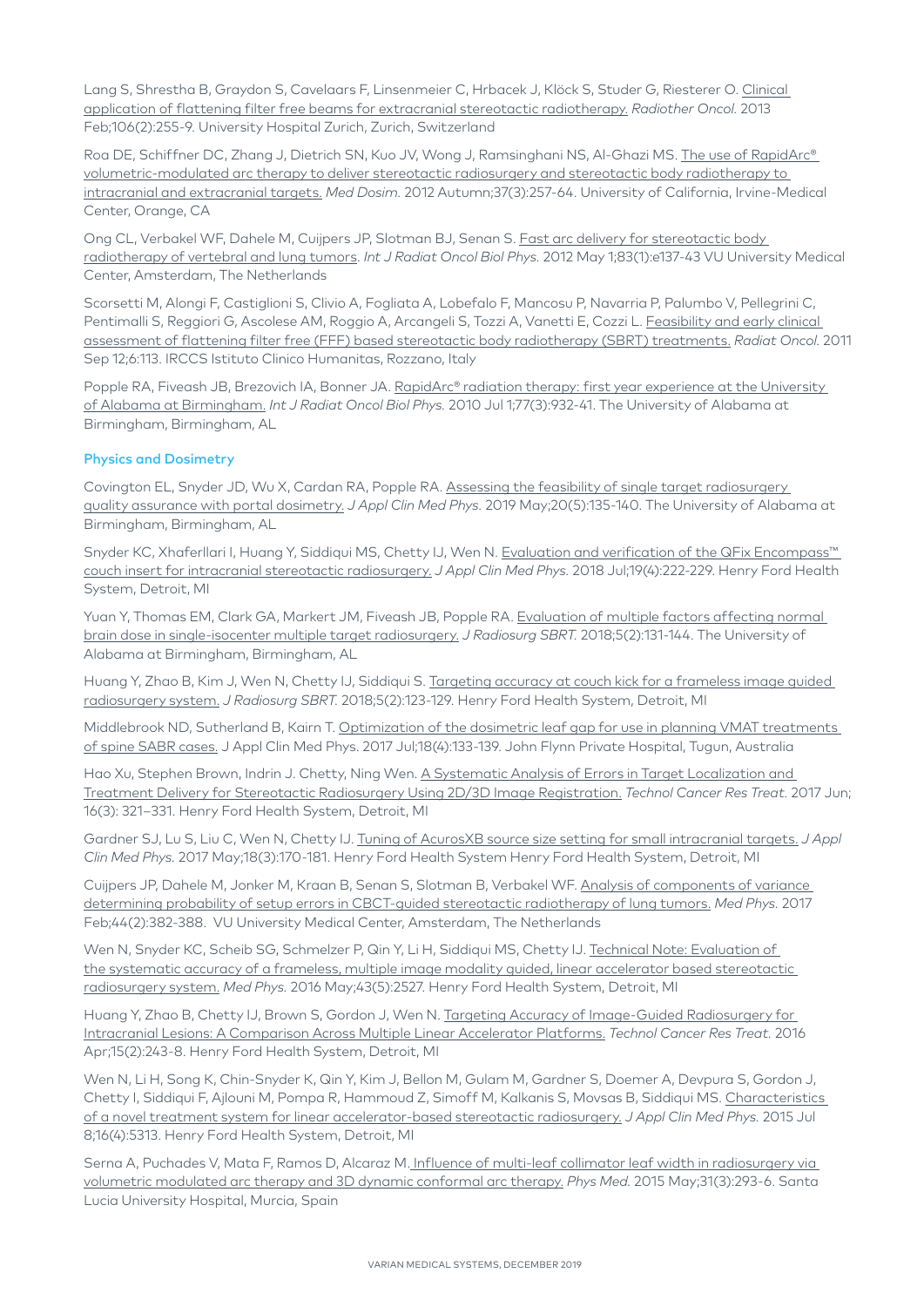Ren L, Zhang Y, Yin FF. [A limited-angle intrafraction verification \(LIVE\) system for radiation therapy.](http://www.ncbi.nlm.nih.gov/pubmed/24506590) *Med Phys.* 2014 Feb;41(2):020701. Duke University Durham, NC

Lack DW, Kakakhel A, Starin R, Snyder M. [Teflon cylindrical phantom for delivery quality assurance of stereotactic body](http://www.ncbi.nlm.nih.gov/pubmed/24423855)  [radiotherapy \(SBRT\).](http://www.ncbi.nlm.nih.gov/pubmed/24423855) *J Appl Clin Med Phys.* 2014 Jan 6;15(1):4536. Karmanos Cancer Center, Detroit, MI

Rana S, Rogers K, Pokharel S, Cheng C. [Evaluation of Acuros® XB algorithm based on RTOG 0813 dosimetric criteria](http://www.ncbi.nlm.nih.gov/pubmed/24423844)  [for SBRT lung treatment with RapidArc®.](http://www.ncbi.nlm.nih.gov/pubmed/24423844) *J Appl Clin Med Phys.* 2014 Jan 6;15(1):4474. Arizona Center for Cancer Care, Peoria, AZ

Riley C, Yang Y, Li T, Zhang Y, Heron DE, Huq MS. [Dosimetric evaluation of the interplay effect in respiratory-gated](http://www.ncbi.nlm.nih.gov/pubmed/24387507)  [RapidArc® radiation therapy.](http://www.ncbi.nlm.nih.gov/pubmed/24387507) *Med Phys.* 2014 Jan;41(1):011715. University of Pittsburgh Medical Center, Pittsburgh, PA

Thomas A, Niebanck M, Juang T, Wang Z, Oldham M. A comprehensive investigation of the accuracy and [reproducibility of a multitarget single isocenter VMAT radiosurgery technique.](http://www.ncbi.nlm.nih.gov/pubmed/24320511) *Med Phys.* 2013 Dec;40(12):121725. Duke University Medical Center, Durham, NC

Li X, Yang Y, Li T, Fallon K, Heron DE, Huq MS. Dosimetric effect of respiratory motion on volumetric-modulated arc [therapy-based lung SBRT treatment delivered by TrueBeam® machine with flattening filter-free beam.](http://www.ncbi.nlm.nih.gov/pubmed/24257279) *J Appl Clin Med Phys.* 2013 Nov 4;14(6):4370 University of Pittsburgh Medical Center, Pittsburgh, PA

Liu B, Adamson J, Rodrigues A, Zhou F, Yin FF, Wu Q. A novel technique for VMAT QA with EPID in cine mode on a [Varian TrueBeam® linac.](http://www.ncbi.nlm.nih.gov/pubmed/24018655) *Phys Med Biol.* 2013 Oct 7;58(19):6683-700. Image Processing Center, Beihang University, Beijing, China

Rana S, Rogers K, Lee T, Reed D, Biggs C, Dosimetric impact of Acuros® XB dose calculation algorithm in prostate cancer [treatment using RapidArc®.](http://www.ncbi.nlm.nih.gov/pubmed/24125978) *J Cancer Res Ther.* 2013 Jul-Sep;9(3):430-5. Arizona Center for Cancer Care, Peoria, AZ

Ong CL, Dahele M, Slotman BJ, Verbakel WF. [Dosimetric impact of the interplay effect during stereotactic lung](http://www.ncbi.nlm.nih.gov/pubmed/23773394)  [radiation therapy delivery using flattening filter-free beams and volumetric modulated arc therapy.](http://www.ncbi.nlm.nih.gov/pubmed/23773394) *Int J Radiat Oncol Biol Phys.* 2013 Jul 15;86(4):743-8. VU University Medical Center, Amsterdam, The Netherlands

Ong CL, Dahele M, Cuijpers JP, Senan S, Slotman BJ, Verbakel WF. [Dosimetric impact of intrafraction motion during](http://www.ncbi.nlm.nih.gov/pubmed/23523183)  [RapidArc® stereotactic vertebral radiation therapy using flattened and flattening filter-free beams.](http://www.ncbi.nlm.nih.gov/pubmed/23523183) *Int J Radiat Oncol Biol Phys.* 2013 Jul 1;86(3):420-5. VU University Medical Center, Amsterdam, The Netherlands

Kroon PS, Hol S, Essers M. Dosimetric accuracy and clinical quality of Acuros® XB and AAA dose calculation algorithm [for stereotactic and conventional lung volumetric modulated arc therapy plans.](http://www.ncbi.nlm.nih.gov/pubmed/23800024) *Radiat Oncol.* 2013 Jun 24;8(1):149. Institute Verbeeten, Tilburg, The Netherlands

Kathirvel M, Subramanian S, Clivio A, Arun G, Fogliata A, Nicolini G, Subramani V, Thirumalai Swamy S, Vanetti E, Cozzi L. [Critical appraisal of the accuracy of Acuros® XB and Anisotropic Analytical Algorithm compared to measurement](http://www.ncbi.nlm.nih.gov/pubmed/23758728)  [and calculations with the compass system in the delivery of RapidArc® clinical plans.](http://www.ncbi.nlm.nih.gov/pubmed/23758728) *Radiat Oncol.* 2013 Jun 11;8(1):140. Oncology Institute of Southern Switzerland, Bellinzona, Switzerland

Li R, Mok E, Chang DT, Daly M, Loo BW Jr, Diehn M, Le QT, Koong A, Xing L. [Intrafraction Verification of Gated](http://www.ncbi.nlm.nih.gov/pubmed/22554582)  [RapidArc® by Using Beam-Level Kilovoltage X-Ray Images.](http://www.ncbi.nlm.nih.gov/pubmed/22554582) *Int J Radiat Oncol Biol Phys.* 2012 Aug 1;83(5):e709-15. Stanford University School of Medicine, Stanford, CA

Fakir H, Gaede S, Mulligan M, Chen JZ. Development of a novel ArcCHECK™ insert for routine quality assurance of [VMAT delivery including dose calculation with inhomogeneities.](http://www.ncbi.nlm.nih.gov/pubmed/22830753) *Med Phys.* 2012 Jul;39(7):4203-8. London Regional Cancer Program, London, Ontario, Canada

Li R, Mok E, Han B, Koong A, Xing L. Evaluation of the geometric accuracy of surrogate-based gated VMAT using [intrafraction kilovoltage x-ray images.](http://www.ncbi.nlm.nih.gov/pubmed/22559639) *Med Phys.* 2012 May;39(5):2686-93. Stanford University, Stanford, CA

Seppala J, Suilamo S, Kulmala J, Mali P, Minn H. A dosimetric phantom study of dose accuracy and build-up [effects using IMRT and RapidArc® in stereotactic irradiation of lung tumours.](http://www.ncbi.nlm.nih.gov/pubmed/22647680) *Radiat Oncol.* 2012 May 31;7:79. Turku University Hospital, Turku, Finland

Ong CL, Verbakel WF, Dahele M, Cuijpers JP, Slotman BJ, Senan S. Fast Arc Delivery for Stereotactic Body [Radiotherapy of Vertebral and Lung Tumors.](http://www.ncbi.nlm.nih.gov/pubmed/22365628) *Int J Radiat Oncol Biol Phys.* 2012 May 1;83(1):e137-43. VU University Medical Center, Amsterdam, The Netherlands

Fogliata A, Nicolini G, Clivio A, Vanetti E, Cozzi L[. Accuracy of Acuros® XB and AAA dose calculation for small](http://www.ncbi.nlm.nih.gov/pubmed/22047388)  [fields with reference to RapidArc® stereotactic treatments.](http://www.ncbi.nlm.nih.gov/pubmed/22047388) *Med Phys.* 2011 Nov;38(11):6228-37. Oncology Institute of Southern Switzerland, Bellinzona, Switzerland

Zhang GG, Ku L, Dilling TJ, Stevens CW, Zhang RR, Li W, Feygelman V. Volumetric modulated arc planning for lung [stereotactic body radiotherapy using conventional and unflattened photon beams: a dosimetric comparison with 3D](http://www.ncbi.nlm.nih.gov/pubmed/22070866)  [technique.](http://www.ncbi.nlm.nih.gov/pubmed/22070866) *Radiat Oncol.* 2011 Nov 9;6:152. Moffitt Cancer Center, Tampa, FL